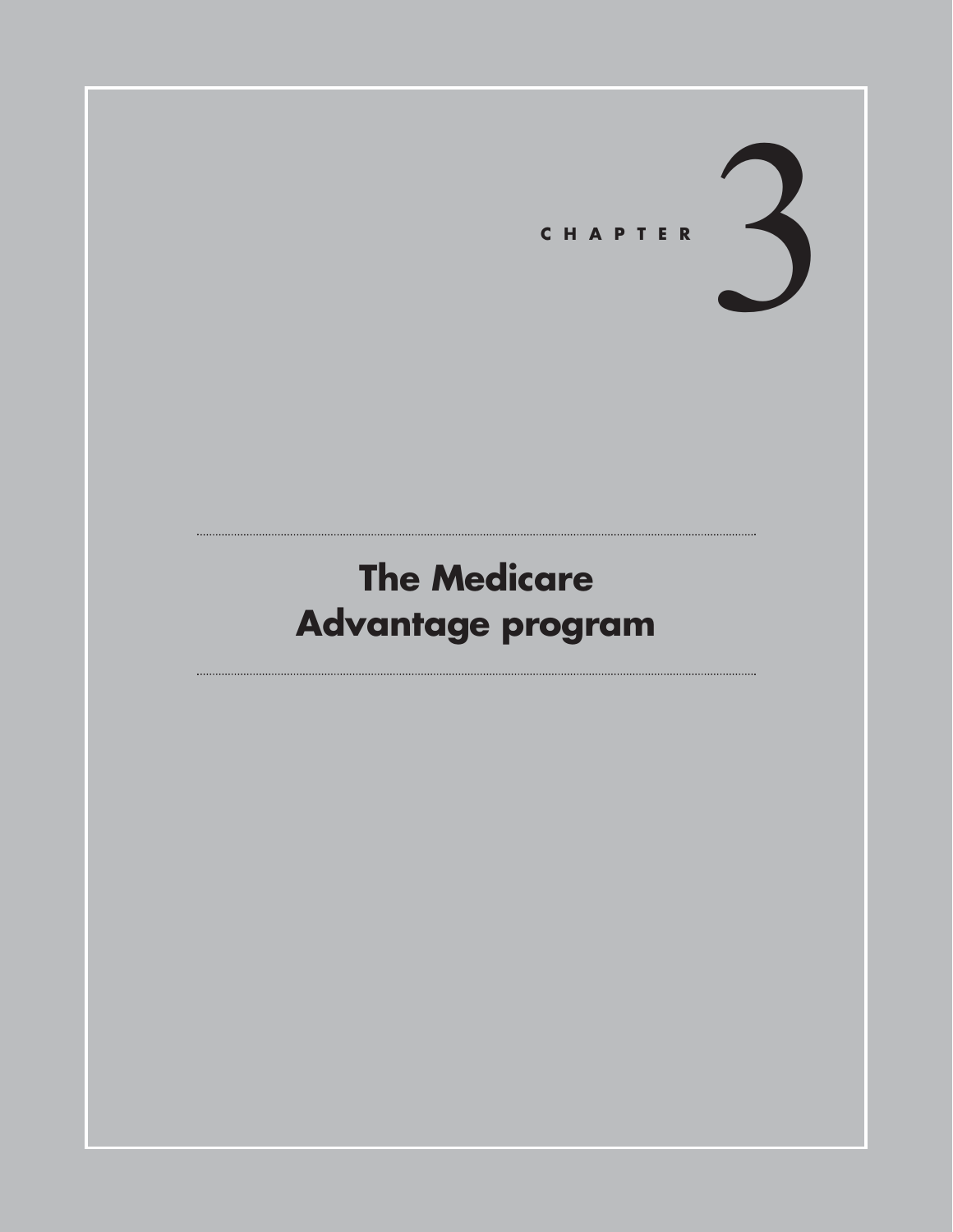| <b>3A</b> The Congress should eliminate the stabilization fund for regional preferred provider<br>organizations.<br>COMMISSIONER VOTES: YES 15 . NO 1 . NOT VOTING 0 . ABSENT 1                                                                                                                  |  |  |  |  |
|--------------------------------------------------------------------------------------------------------------------------------------------------------------------------------------------------------------------------------------------------------------------------------------------------|--|--|--|--|
| <b>3B</b> The Secretary should calculate clinical measures for the fee-for-service program that<br>would permit CMS to compare the fee-for-service program to Medicare Advantage plans.<br>COMMISSIONER VOTES: YES 16 . NO 0 . NOT VOTING 0 . ABSENT 1                                           |  |  |  |  |
| <b>3C</b> The Congress should clarify that regional plans should submit bids that are standardized<br>for the region's Medicare Advantage-eligible population.<br>COMMISSIONER VOTES: YES 16 . NO 0 . NOT VOTING 0 . ABSENT 1                                                                    |  |  |  |  |
| <b>3D</b> The Congress should remove the effect of payments for indirect medical education from<br>the Medicare Advantage plan benchmarks.<br>COMMISSIONER VOTES: YES 16 . NO 0 . NOT VOTING 0 . ABSENT 1                                                                                        |  |  |  |  |
| .<br><b>3E</b> a) The Congress should set the benchmarks that CMS uses to evaluate Medicare<br>Advantage plan bids at 100 percent of the fee-for-service costs.<br>COMMISSIONER VOTES: YES 16 . NO 0 . NOT VOTING 0 . ABSENT 1                                                                   |  |  |  |  |
| b) At the same time, the Congress should also redirect Medicare's share of savings from<br>bids below the benchmarks to a fund that would redistribute the savings back to Medicare<br>Advantage plans based on quality measures.<br>COMMISSIONER VOTES: YES 16 . NO 0 . NOT VOTING 0 . ABSENT 1 |  |  |  |  |
|                                                                                                                                                                                                                                                                                                  |  |  |  |  |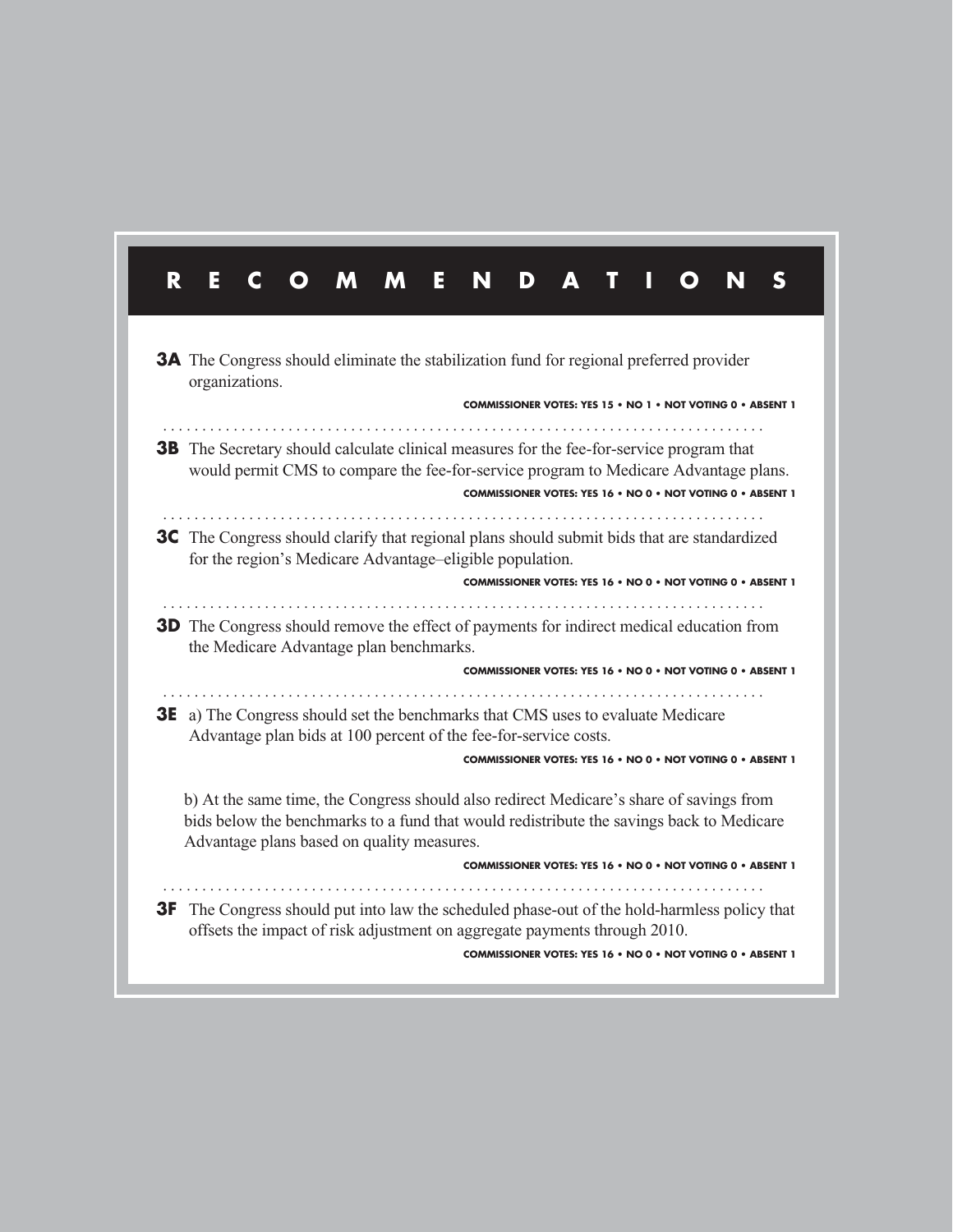### **CHAPTER**

# **The Medicare Advantage program**

edPAC supports giving Medicare beneficiaries a choice among health care delivery systems. Where private plans can improve the efficiency and quality of health care services for Medicare beneficiaries they should be encouraged to do so and beneficiaries should be given an opportunity to choose them. The Medicare Prescription **MANUSCIER SERVICE AND SHOW SHOW** 

Drug, Improvement, and Modernization Act of 2003 (MMA) introduced a number of changes to the program of private plans in Medicare and created the Medicare Advantage (MA) program. New types of plans were introduced, plan quality requirements were altered, and payment policies were modified. Some of these changes raise issues concerning

# **In this chapter**

• Overview of changes to the managed care program under the MMA

3

- What are the new types of plans?
- Quality
- **Enrollment**
- Benefits
- The MA bidding process for 2006
- Financial neutrality under the 2006 bidding system

financial neutrality and the conditions of competition between choices. This chapter provides an overview of major changes and provides recommendations on a number of provisions related to the MA program.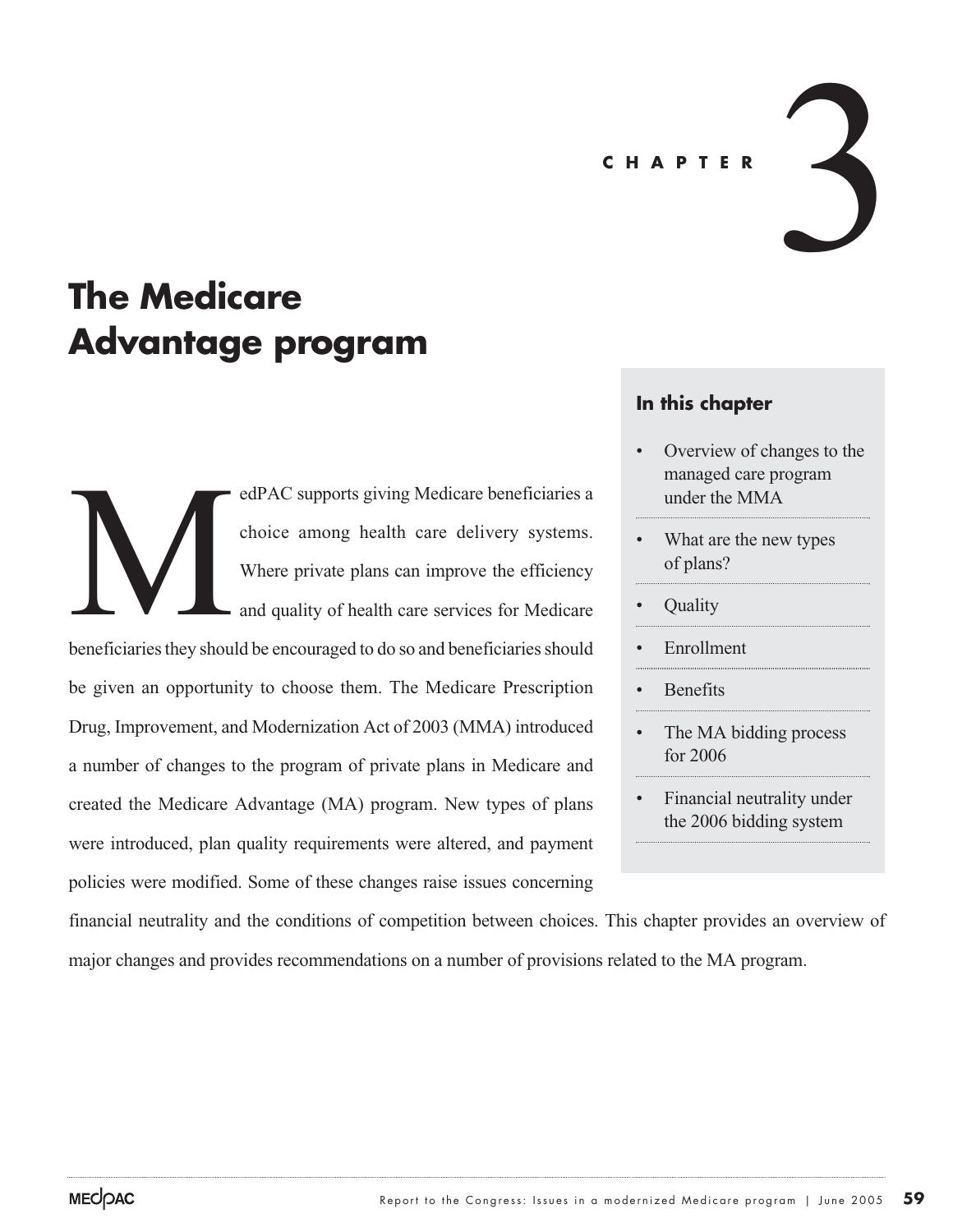MedPAC supports private plans in the Medicare program. In general, Medicare beneficiaries should be able to choose between the fee-for-service (FFS) Medicare program and the alternative delivery systems that private plans can provide, as long as the choices are efficient for the program. Private plans may have greater flexibility in developing innovative approaches to care, and these plans can more readily use tools such as care coordination and other health care management techniques to improve the efficiency and quality of health care services that Medicare beneficiaries receive.

Since 1982, Medicare beneficiaries in many areas of the country have been able to choose between whether to receive care under the traditional FFS program or through private plans—which, in return for a fixed monthly payment from the Medicare program, agree to provide a benefit package at least equivalent to that available in FFS. Often, these plans have supplemented Medicare benefit packages and have offered them for less than the price beneficiaries pay for supplemental Medigap policies. Private plans in Medicare have experienced varying degrees of enrollment over the years, peaking at 17 percent of the Medicare population in 1999 but declining to 12 percent by 2004 (MedPAC 2004a).

MedPAC also supports financial neutrality between payment rates for the FFS program and private plans. Additionally, MedPAC supports equitable payment rates among private plans. Financial neutrality means that the Medicare program should pay the same amount, regardless of which Medicare option a beneficiary chooses. If a beneficiary chooses a more expensive plan, that beneficiary can choose to pay additional premiums. In paying private plans more than FFS—or paying certain private plans more than other private plans—the payment system encourages inefficiency and contributes to increased overall spending for the Medicare program (MedPAC 2004b).

Financial neutrality is important because Medicare costs are high and will continue to increase rapidly for the foreseeable future, particularly with the impending eligibility of the baby boom generation. The Medicare program needs to offer private options that will help reduce, not increase, overall program spending. In raising MA plans' rates above FFS rates in order to attract plans to new areas of the country, Medicare does not create incentives for the efficient provision of high-quality care. Medicare should set payment rates to encourage plans to

achieve high quality with lower resource use. It may be consistent with the Congress's goal of increased availability of MA plans to set MA rates higher than FFS rates in the short term to help plans build infrastructure; however, to continue to do so would be a disservice both to Medicare beneficiaries and—in these times of increasing budget deficits—the taxpayer. If MA plans exist in markets only because payment rates are higher than FFS rates, any reduction in those rates would likely lead to considerable disruption for beneficiaries; they would have to switch to another MA plan or return to the FFS program. This change could make Medicare beneficiaries' perceptions of the MA program unfavorable—as happened after plans withdrew from Medicare in the late 1990s—and could ultimately undermine the ability of efficient, high-quality MA plans to succeed under Medicare.

However, MedPAC is also aware that the Congress has raised payment rates for private plans and has introduced new types of private plans, such as regional preferred provider organizations (PPOs), to encourage expansion of the MA program to new areas and to try to reverse several years of declining enrollment. Lowering rates to achieve financial neutrality in the short run would likely reduce the participation of plans and beneficiaries in the MA program; doing so in the midst of the 2006 bidding process would cause significant disruption. Regional PPOs and new local MA plans are preparing to enter the MA program, but they might reconsider whether to enter certain markets—or whether to leave certain markets after a short period of time. Additionally, some provisions in the MMA, such as the more competitive system, may provide valuable information to inform our thinking about more appropriate payment rates.

Thus, MedPAC supports a policy of financial neutrality for the MA program, coupled with incentives for delivering high-quality care. We have found that organizations are more likely to be efficient when they face financial pressure. The Medicare program needs to exert consistent financial pressure on both the FFS and MA programs, coupled with meaningful quality measurement and pay-for-performance programs, in order to maximize the value it receives for the dollars it is spending. MedPAC recognizes that the Congress may not be able to achieve this objective immediately. We designed the recommendations in this chapter to provide future, as well as immediate, steps toward this objective.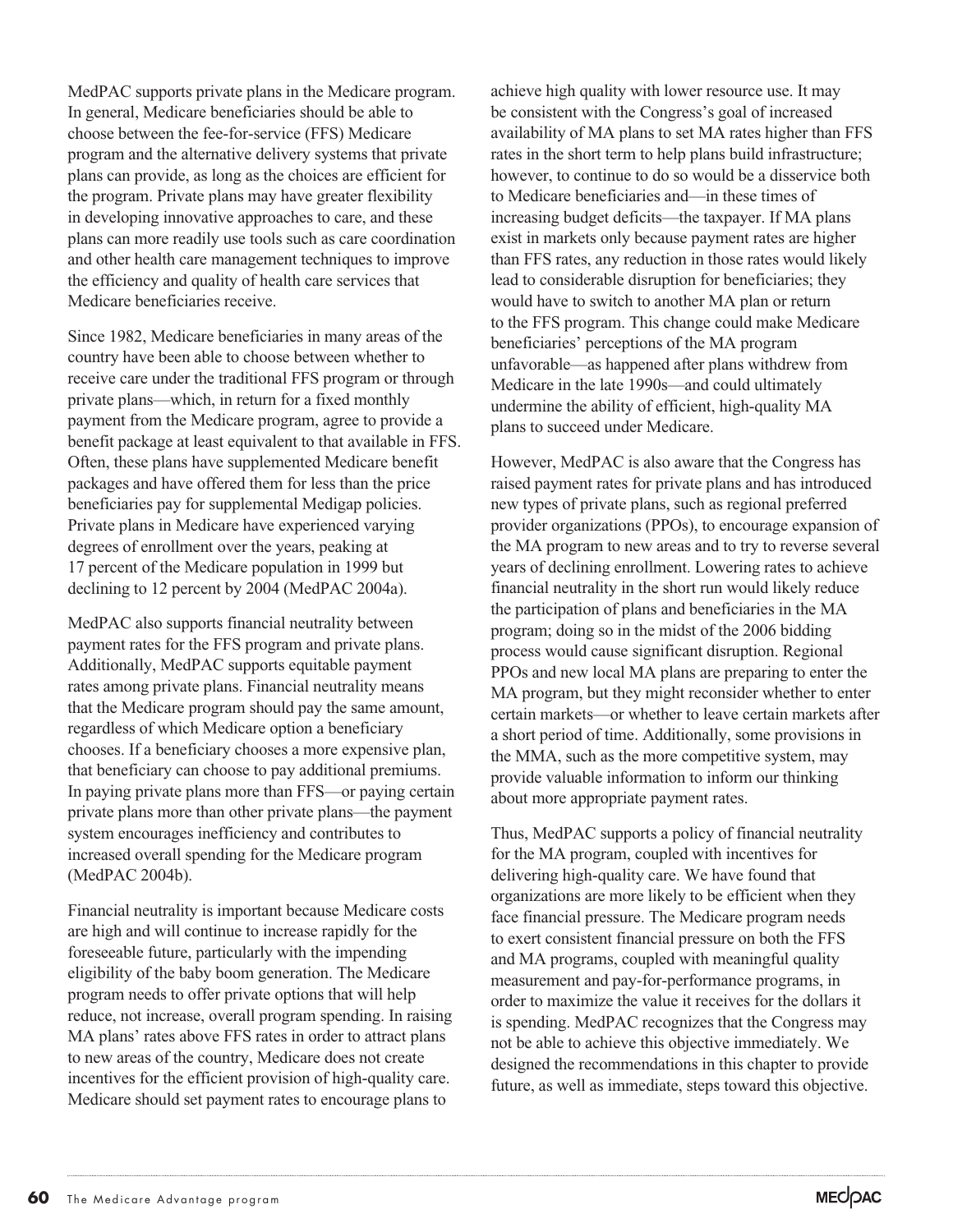# **Overview of changes to the managed care program under the MMA**

The MMA is the Congress's most recent attempt to increase private plans' participation in the Medicare program. The MMA changed several major elements of the program for private plans that participate in Medicare. These changes include:

- *Types of plans.* The MMA added two new types of plans: regional PPOs and special needs plans.
- *Payment method.* The MMA changed the method of payment from one in which Medicare pays plans based on an administered price to one in which plans will bid against an administered price.
- *Drug benefit provision.* All MA plans—except private fee-for-service (PFFS) and Medicare Savings Account (MSA) plans—will offer the minimum drug benefit that will be available to all beneficiaries under Part D.
- *Enrollment period.* Current policy allows beneficiaries to change plans on a monthly basis. Beginning in 2006, the enrollment process will change to an annual open enrollment period. However, dual eligibles (that is, beneficiaries who are eligible for both Medicare and Medicaid) will be allowed to change plans at any time.
- *Name of program.* The MMA renamed the program from Medicare+Choice (M+C) to Medicare Advantage (MA).

Table 3-1 details the full list of MMA changes in the MA program.

| <b>Program feature</b>       | <b>Medicare+Choice</b>                                                                                                                                                          | <b>Medicare Advantage</b>                                                                                                                                                                     |  |  |
|------------------------------|---------------------------------------------------------------------------------------------------------------------------------------------------------------------------------|-----------------------------------------------------------------------------------------------------------------------------------------------------------------------------------------------|--|--|
| <b>Types of plans</b>        | HMOs, PPOs, PFFS, MSA,<br>specialized plans                                                                                                                                     | HMOs, regional and local PPOs, PFFS, MSA,<br>special needs plans                                                                                                                              |  |  |
| Cost plans                   | Were to expire 12/31/04                                                                                                                                                         | Expire 12/31/07 unless fewer than two Medicare<br>Advantage plans in an area                                                                                                                  |  |  |
| Quality                      | Quality assurance focus                                                                                                                                                         | Quality improvement focus                                                                                                                                                                     |  |  |
| <b>Enrollment</b>            | ESRD allowed only if beneficiary<br>already enrolled in Medicare+Choice<br>plan prior to onset of ESRD                                                                          | ESRD allowed only if beneficiary already enrolled in<br>Medicare Advantage plan prior to onset of ESRD or<br>if beneficiary enrolled in special needs plan that<br>accepts ESRD beneficiaries |  |  |
| Open enrollment period       | Continuous monthly                                                                                                                                                              | Annual, with several exceptions                                                                                                                                                               |  |  |
| Medicare benefits package    | All Part A and Part B services except hospice                                                                                                                                   | All Part A and Part B services except hospice; certain<br>types of plans must offer a Part D drug plan. Regional<br>PPOs must offer a combined deductible and stoploss                        |  |  |
| <b>Payment</b>               | Administered prices based on three-prong system                                                                                                                                 | Bidding with administered prices as a benchmark in a<br>two-prong system                                                                                                                      |  |  |
| <b>Additional benefits</b>   | Difference between plan costs and price<br>must be returned as additional benefits. If Part B<br>premium reduction, 80% of difference available<br>and 20% retained by Medicare | 75% of difference between plan bid and benchmark must<br>be returned as additional benefits/premium reductions;<br>25% of difference retained by Medicare                                     |  |  |
| <b>Payment areas</b>         | County                                                                                                                                                                          | County, for local plans; regions, for regional plans                                                                                                                                          |  |  |
| <b>Basic risk adjustment</b> | CMS-HCC method                                                                                                                                                                  | CMS-HCC method                                                                                                                                                                                |  |  |

### **Medicare Advantage changes as a result of the MMA**

Note: HMO (health maintenance organization), MMA (Medicare Prescription Drug, Improvement, and Modernization Act of 2003), PPO (preferred provider organization), PFFS (private fee-for-service), MSA (medical savings account), ESRD (end-stage renal disease), CMS–HCC (CMS–hierarchical condition category).

Source: Medicare Prescription Drug, Improvement, and Modernization Act of 2003.

**TABLE 3-1**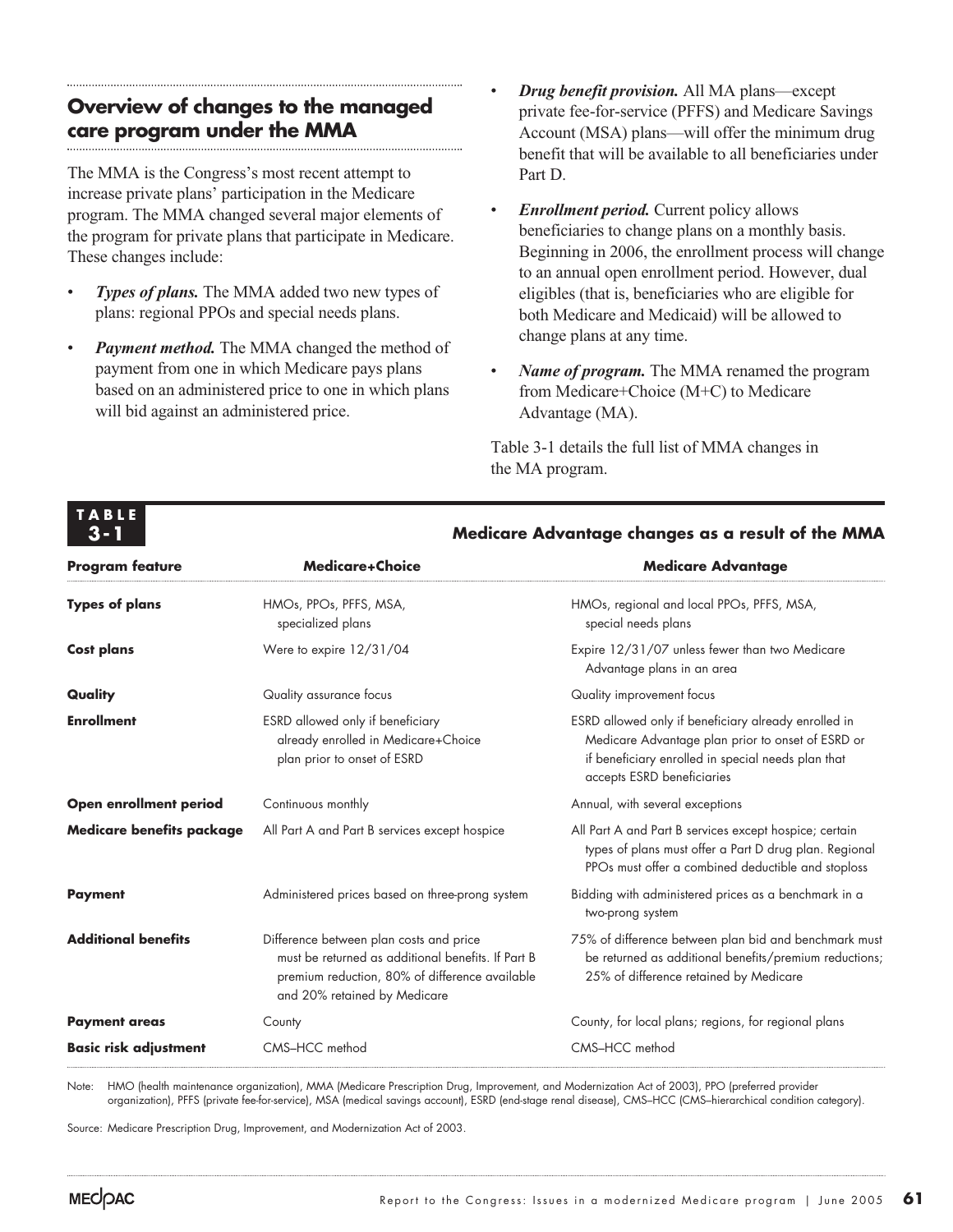# **What are the new types of plans?**

The MMA allowed two new types of plans under the MA program and changed several features of the existing plans.

# **Regional PPOs**

The addition of regional PPOs was probably the most visible change to the types of plans allowed to participate in the program. PPOs in the private market generally contract with a set of providers to offer services at discounted fees. Providers accept the lower fees in return for anticipated higher patient volume, because PPO members generally have financial incentives—structured through differences in cost sharing—to seek care from preferred providers. Unlike a health maintenance organization (HMO), PPO members can receive care from providers outside the preferred PPO network, although they generally pay higher cost sharing for doing so. PPOs and point-of-service plans (POS)—which have a similar plan design—existed under the earlier M+C program. But until CMS established a PPO demonstration program in 2003, these types of plans were slow to emerge. However— perhaps in preparation for the emergence of regional PPOs in 2006 and the subsequent moratorium on local PPOs (discussed later in this chapter)—CMS received new applications from 70 local PPOs for 2005, 26 of which the agency approved. These were available to beneficiaries as of January 2005. These new PPO offerings are in addition to those from the existing demonstration PPOs. Regional PPOs differ from local PPOs in that they must serve the entire region that CMS has defined for this type of plan.

# **PPO regions**

Some policymakers hope that requiring plans to serve larger regions will bring MA plans to more parts of the country and give beneficiaries more choices. Policymakers also expect that specific provisions in the MMA relating to payment, network adequacy, and cost sharing will encourage private plans to serve rural as well as urban areas in a region. The MMA specified a minimum of 10 regions and a maximum of 50 regions for regional PPOs and required that the Secretary construct the regions based on an analysis of current health insurance markets. (As we discuss later, the Secretary ultimately decided on 26 PPO regions.) During the course of Medicare's managed care program, the Congress has often taken steps to encourage private plans to broaden their service areas, hoping that

these plans—with their often attractive benefit packages would make themselves available to more beneficiaries. Most notable have been congressional increases in payment rates in areas that have below-average levels of FFS program spending. (We discuss the payment rates later in this chapter.) These areas often tend to be rural.

MedPAC and others have cited two primary reasons (other than Medicare payment rates) why MA plans are less likely to serve rural, sparsely populated areas (MedPAC 2001). First, unlike managed care products sold to employers (in which plans market to an employer to win the business of an entire group of employees), MA plans sell policies to individual Medicare beneficiaries. Marketing individual products is expensive, and the return on investment is lower in areas that contain few Medicare beneficiaries.

Second, plans face difficulty in building provider networks in less densely populated areas. In areas that have many competing hospitals and physicians, these providers are more willing to accept a plan's contracting terms. In rural areas, less competition among providers means less incentive to negotiate with plans over fees and other plan requirements. Additionally, health plans face certain fixed costs before they can enroll a single member. Thus, plans face problems in establishing programs in low-cost (generally rural) areas, and they have certain advantages in higher cost (generally urban) areas.







Note: FFS (fee-for-service).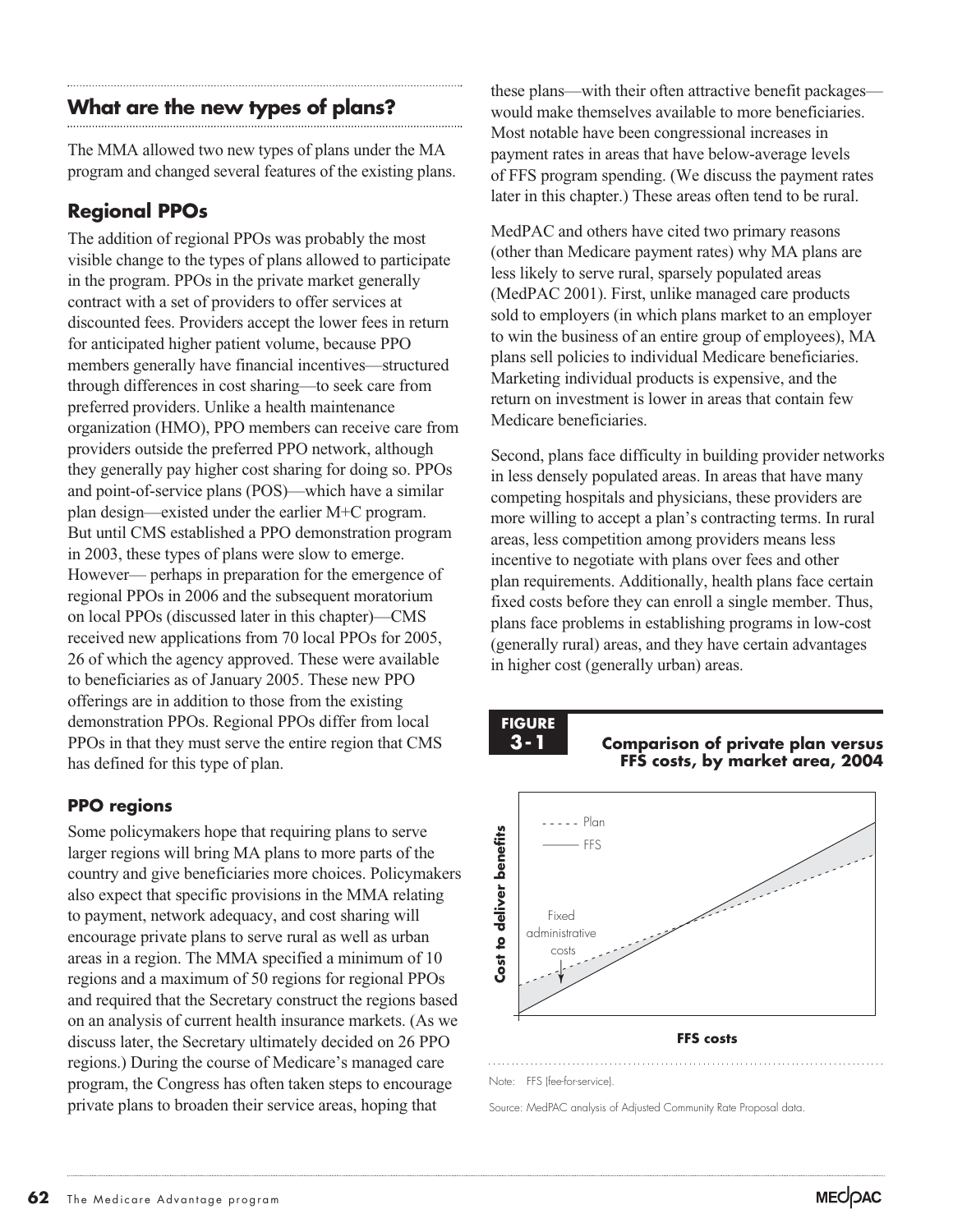MedPAC illustrates these problems in an analysis of private plan adjusted community rate (ACR) data. In areas that have low levels of FFS costs, plan costs exceed FFS costs. However, in areas that have high levels of FFS costs, plans are increasingly able to provide Medicare benefits at less than FFS costs (either by managing care more efficiently or negotiating reduced prices from providers)—even considering their initial fixed costs (Figure 3-1). This helps to explain why the majority of MA enrollment is in higher cost, urban areas.

One type of MA plan—the PFFS plan—specifically targets enrollees in rural areas where Medicare payment rates are high relative to spending under the traditional FFS program.<sup>1</sup> Because PFFS plans do not need to contract with providers to meet Medicare's access and participation requirements, they face lower fixed costs. These PFFS plans are considered to have met the access requirements by paying providers at least the fees that would apply under the traditional FFS program, thus enabling them to compete in lower cost rural counties. Although for several years only one company offered these types of plans, several more companies offered them in 2004 and 2005—and we expect more in 2006. As of March 2005, total enrollment in PFFS plans was 71,000, a small share of the 5.6 million total enrollment in private plans, but an increase of more than 150 percent from March 2004 (Figure 3-2).

The Congress hopes that regional PPOs will have much broader appeal to Medicare beneficiaries than existing plan types because PPOs have become the most popular health insurance option in the private sector, following a consumer backlash against HMOs in the late 1990s. If many of these plans enter the program to serve regions across the country, private plans will be more widely available to beneficiaries. The ultimate popularity of the regional PPO offering will not be evident for a number of years, but as of May 2005, plans had indicated an interest in becoming regional PPOs in 21 of the 26 PPO regions (Inside Washington Publishers 2005).

CMS analyzed a number of factors in determining how to establish regions to encourage regional PPOs' participation in the MA program (CMS 2004) (Figure 3-3, p. 64). These factors included the following:

• *Population size.* CMS concluded that an area needs at least 200,000 eligible beneficiaries for a plan to be able to form networks. CMS also concluded that the region should include no more than 3 million beneficiaries because of potential start-up costs.

#### **FIGURE 3-2**

**Enrollment in Medicare private plans, by plan type**



- *Sufficient number of existing competitors.* CMS looked at whether existing competitors were already located in the area, expecting that the regional PPO plans would be developed by companies already offering health insurance coverage.
- *Limited variation in payments within regions.* CMS grouped states that had similar average plan payments.
- *The preservation of geographic patient flows.* CMS grouped states in which beneficiaries typically receive care across state borders.

Based on this analysis of existing insurance markets, CMS chose 26 PPO regions.

# **Regional PPO features**

Regional PPOs and local MA plans must cover the same Medicare Part A and B benefits as under the FFS program (with the exception of hospice care). All MA plans must follow local coverage decisions, but regional PPOs that span multiple areas with differing policies can select a set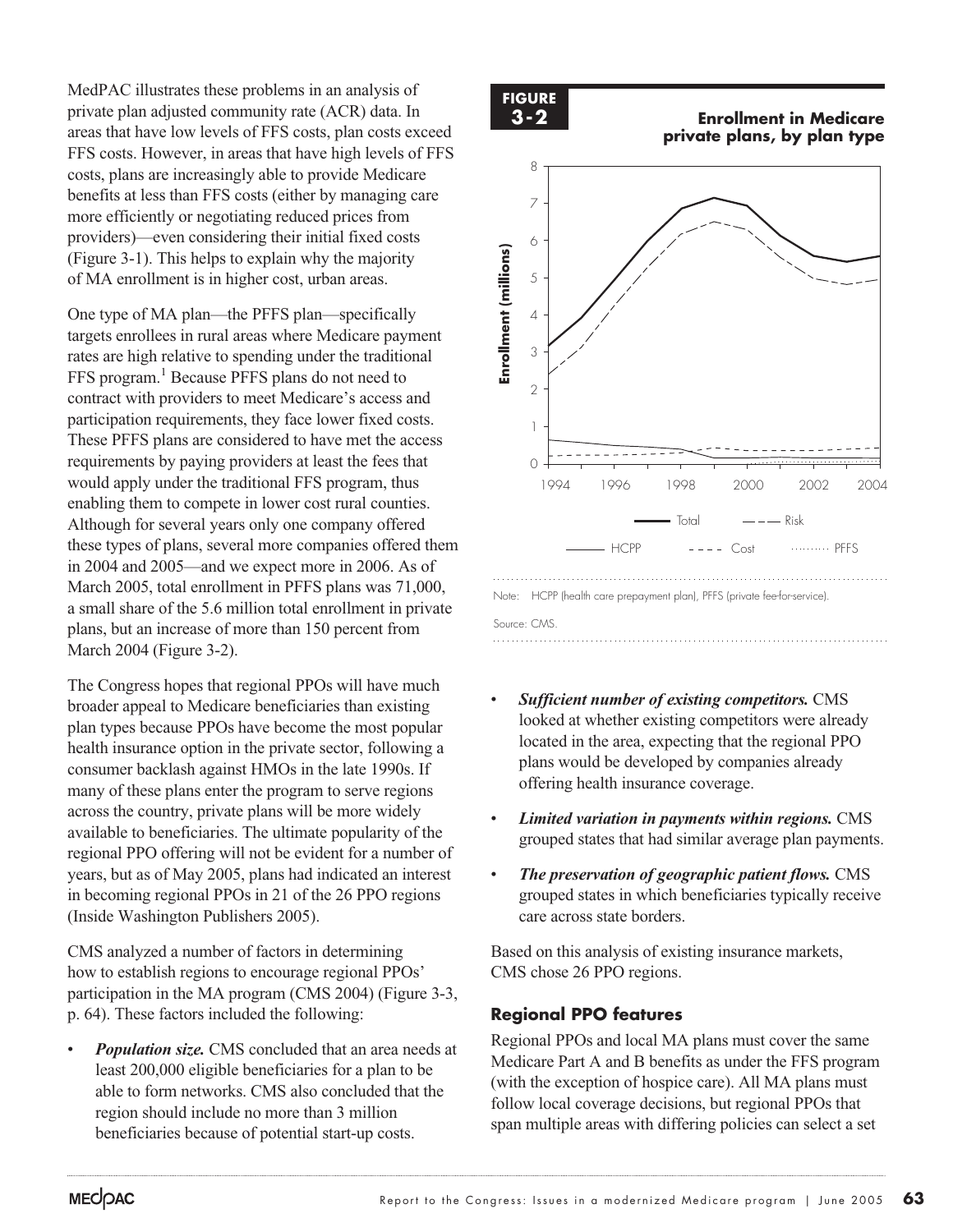#### **FIGURE 3-3**

### **Medicare Advantage regions**



of local coverage policies from a single FFS contractor group and apply them uniformly across the region. Regional PPOs may also require different cost sharing for in-network and out-of-network providers. Aggregate innetwork cost sharing in a regional PPO cannot exceed aggregate cost sharing under FFS Medicare. Neither regional PPOs nor local MA plans may allow providers to balance-bill Medicare beneficiaries, nor may they limit particular benefits to only in-network providers.<sup>2</sup>

Similar to local plans, regional PPOs generally must ensure access to a network of providers. Local plans must document this requirement with written agreements to furnish services. However, recognizing the difficulty of establishing provider networks in rural areas, CMS allows regional PPOs to have more flexibility and to propose alternative methods of establishing that they meet access requirements. CMS states in its final MA regulation that it "will allow MA regional plans to contract with CMS with less robust networks of contracted providers" than CMS requires of local coordinated care plans (CMS 2005a). These plans will meet CMS's access requirements provided that the plans reimburse providers with whom they do not contract at Medicare FFS rates and limit enrollee cost sharing liability to in-network levels. For example, a regional PPO may establish a network that meets the statutory network adequacy requirements throughout 85 percent of a region. In that part of the region, the plan may charge higher cost sharing for out-of-network services. But in the part of the region without a network, the plan cannot charge higher cost sharing for out-of-network services. In certain areas, CMS's flexibility toward PPOs regarding network adequacy requirements could be perceived as giving regional PPOs an advantage over local MA plans.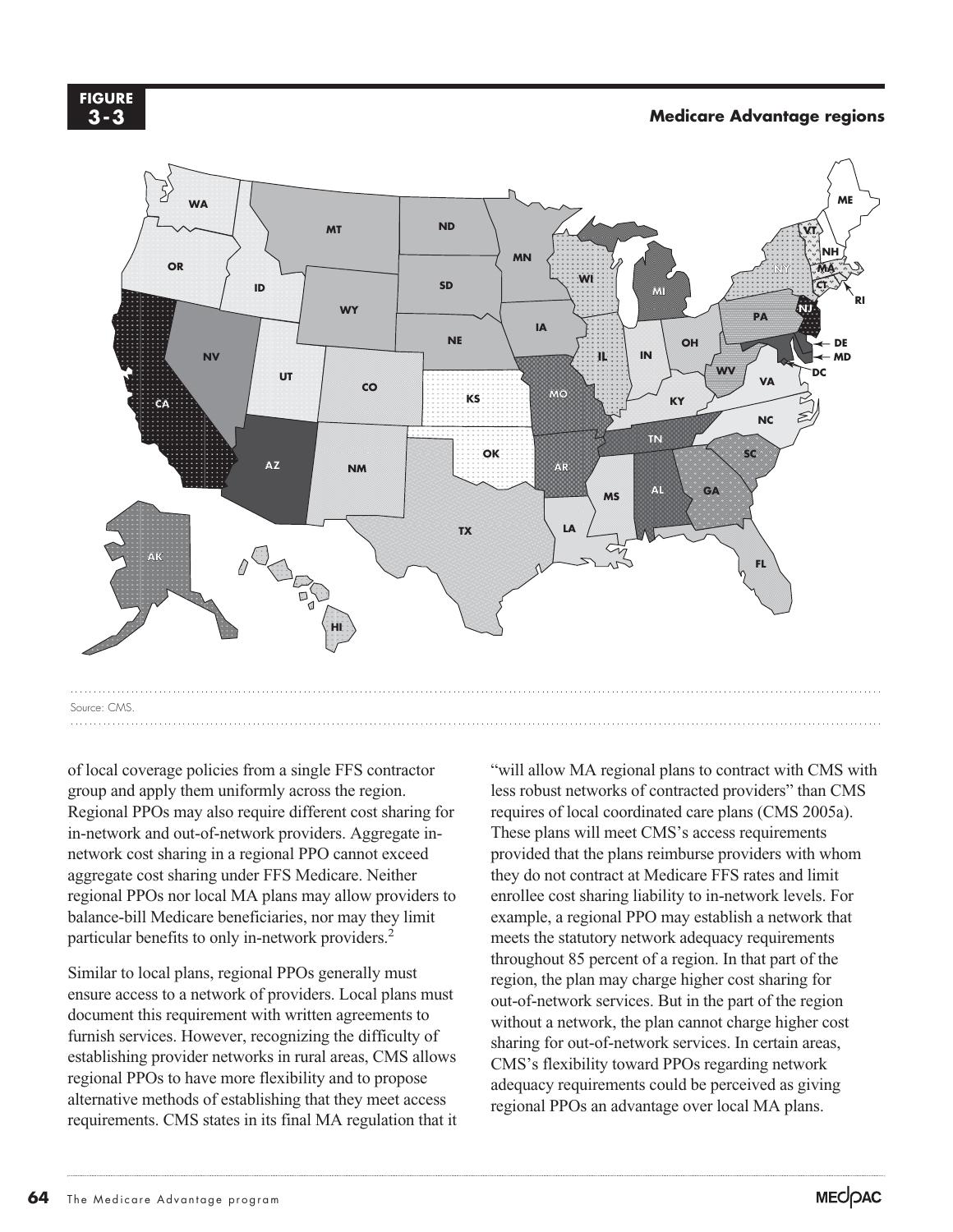Regional PPOs that use a combination of in- and outof-network services cannot require beneficiaries to get services preauthorized. However, plans can warn beneficiaries that they do not cover certain services and they can encourage beneficiaries to first call the plan to determine whether it covers the services in question. Plans can offer an incentive for beneficiaries to call by charging less cost sharing when beneficiaries notify them of their intent to use out-of-network services.

To the extent that they have deductibles, the MMA requires regional PPOs to provide a combined deductible for Part A and Part B services (thus combining the deductibles for hospital, physician, and post-acute care), and an overall cap on beneficiary cost-sharing liability. The deductible may be waived for preventive services, and the cap may differ for in-network and out-of-network cost sharing. Neither the MMA nor its subsequent regulations set parameters for these benefit design elements, although the actuarial value of the deductible, coinsurance, and copayments in an MA plan may not exceed the actuarial value of the deductible, coinsurance, and copayments that would apply, on average, to FFS enrollees. Additionally, CMS continues to have the authority to disallow the offering of an MA plan if CMS determines that the benefit design is likely to substantially discourage enrollment by certain MA-eligible individuals. Local MA plans do not have to offer a combined deductible, or the overall cap on beneficiary out-of-pocket liability.

# **Financial incentives to attract regional PPOs**

The Congress added three types of financial incentives to encourage regional PPOs to participate in MA: risk sharing for 2006 and 2007, a regional stabilization fund, and essential hospital payments that may go to certain hospitals in a regional PPO plan's network. In addition, the MMA established a moratorium on local PPO plan entry in 2006 and 2007 (the act permits existing local PPOs to offer new products within the existing service area). This moratorium is intended to prompt private plans to consider participating as regional PPOs.

# **Risk sharing for 2006 and 2007**

Risk sharing for regional PPOs is structured through "risk corridors"—plan-specific spending targets against which actual plan spending is compared. Risk corridors may function as a valuable protection for plans that serve large regions with variable conditions. If costs exceed the target,

Medicare gives additional payments to the plans; if costs fall below the target, plans must return funds to Medicare following a set schedule (Figure 3-4, p. 66). For example, a regional PPO that Medicare paid \$700 per member per month but that spent \$735 on benefits net of administrative expenses would receive an additional \$7 per member per month under this formula (but would lose an additional \$28). By contrast, a regional PPO that Medicare paid the same amount per month but that had actual costs of \$630 would remit \$29 back to Medicare (but would retain \$41 in additional profits).

The risk corridor provision does not extend to drug benefits that MA plans may cover under Part D; Part D already includes separate risk-sharing arrangements for these benefits through reinsurance and risk corridors. Risk sharing applies to Part A and Part B services, as well as any additional benefits that the MA plan provided through the rebate process (which we describe later in this chapter). However, risk sharing does not apply to administrative costs. The target with which CMS compares the costs is the plan's payment less the portion of administrative expenses assumed in the plan's bid.

# **Regional stabilization fund**

The MMA provided for a regional PPO stabilization fund. This fund would make additional payments to regional PPOs, thus encouraging them to not only enter but remain in markets. Beginning in 2007, \$10 billion will be available for the fund, and the fund will remain in operation until December 2013. The \$10 billion in initial funding will be supplemented by 50 percent of any government savings that accrue as a result of regional PPOs bidding below the benchmarks (we discuss the benchmarks and bidding process later in this chapter). If CMS uses the fund for two years in a row, it must report to the Congress on the market conditions that led to the fund's use. In response, the Congress could then change the regions or payment systems.

Payments from the fund may be available in the following circumstances:

The regional PPO plan or plans that become the first national plan or plans to serve all regions of the country will receive a bonus amount equivalent to 3 percent of the benchmark amount for each regional plan the PPO offered.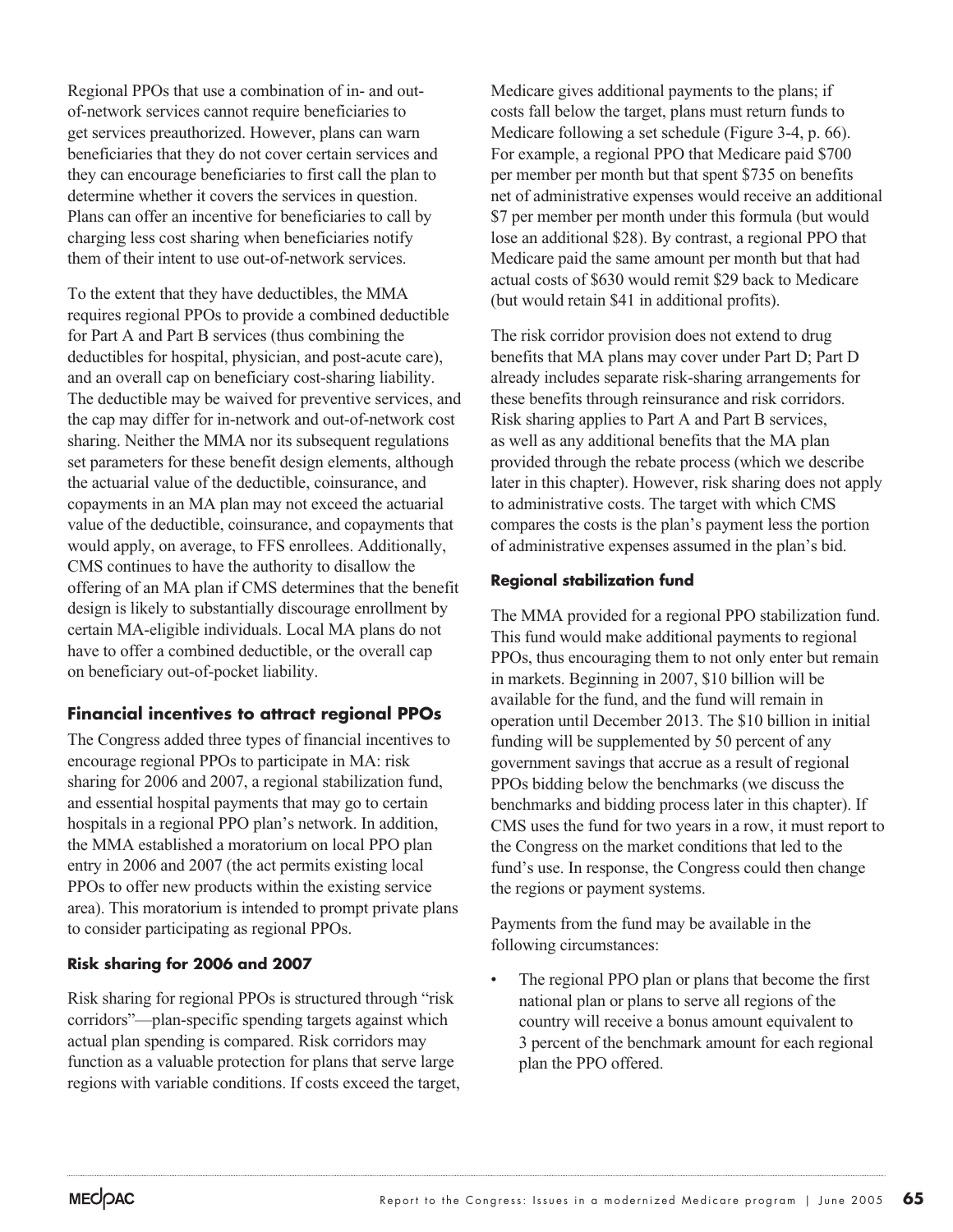**FIGURE 3-4**



 between actual costs and 97 percent of the target. When costs are between 97 and 103 percent of target, there are no risk corridor payments. When costs are between 103 and 108 percent of target, Medicare pays plan 50 percent of the difference between actual costs and 103 percent of the target. When costs are more than 108 percent of the target. When costs are more than 108 percent of

- If no national plans are offered, the Secretary may increase the benchmark for a regional PPO plan that becomes the first to serve a region. The Secretary will determine this extra amount. The Secretary also has the discretion to raise the benchmark in a region that did not have any regional PPOs the previous year.
- If a regional PPO intends to depart from a region thus leaving the region with fewer than two regional PPO plans—and a national plan does not exist, the Secretary may increase the benchmark in order to retain plans.

Note that the national plan bonus is the least targeted of these circumstances because the bonus will be paid to the national plan(s) in all regions, even if regional PPOs already serve many regions. Additionally, the payments for regional PPOs that intend to depart a region may be administratively difficult to implement and may create incentives for regional PPOs to threaten to leave the program in order to receive additional payments.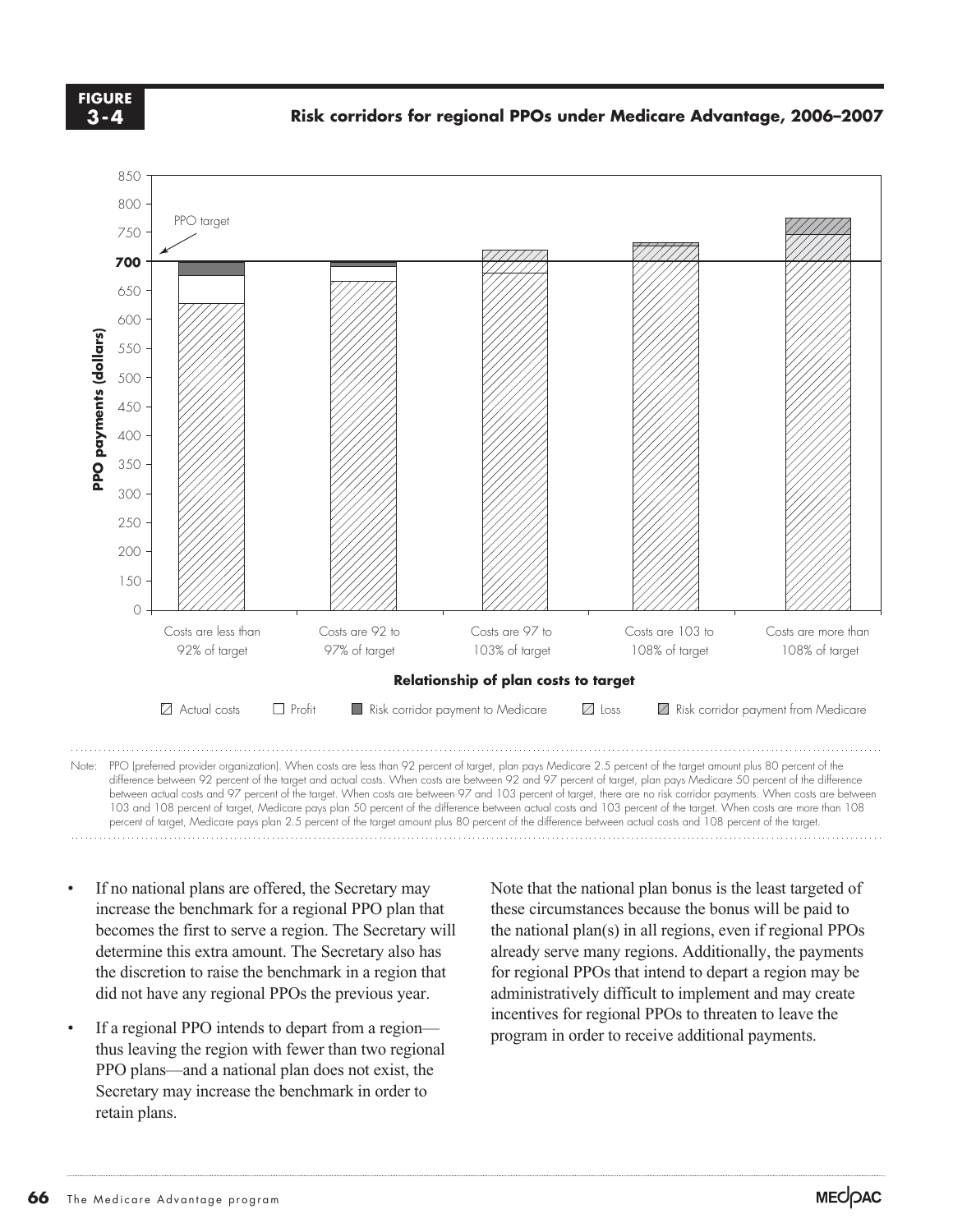# **RECOMMENDATION 3A**

#### **The Congress should eliminate the stabilization fund for regional preferred provider organizations.**

# **RATIONALE 3A**

MedPAC supports a level playing field, not only between MA plans and the FFS program but also among different types of MA plans. The PPO stabilization fund explicitly makes available additional funds to regional PPOs funds that are not available to other MA plans. MedPAC understands that Congress intends the stabilization fund to encourage regional PPO plans' participation and that plans may be unsure of the risk they face by participating in the regional PPO program. The Commission also notes that the risk corridor system will shield regional PPOs from risk during the first two years of the program. As discussed earlier, regional PPOs will have more flexibility in assembling a provider network because of the looser network adequacy requirements. If, over time, specific problems emerge regarding regional PPO market entry or exit, the Congress could revisit the kinds of incentives that may be appropriate to attract plans to certain areas.

### **IMPLICATIONS 3A**

#### **Spending**

This recommendation has no spending implications over one year, as Medicare will not make payments from the stabilization fund until 2007. This recommendation would decrease federal spending by \$1 billion to \$5 billion over five years.

#### **Beneficiaries and plans**

• Although it is unclear what the PPO stabilization fund's precise impact would be on stimulating plan entry and preventing plan exits, this recommendation could potentially discourage regional PPOs from entering certain regions. Similarly, certain PPOs may exit regions in which they otherwise might have chosen to stay had they received payments from the stabilization fund. As a result, beneficiaries in certain areas may have fewer private-plan options from which to choose.

#### **Essential hospital payments**

Regional PPOs that have trouble contracting with hospitals may ask CMS to make additional payments to those hospitals in order to secure an adequate network.

The MMA defines these hospitals as "essential hospitals." They are not critical access hospitals (CAHs), but rather are hospitals paid under the inpatient prospective payment system (IPPS) for FFS Medicare. The regional PPO must demonstrate that the hospital's inclusion in the network is necessary to meet the plan's access requirements and that the PPO has made a good-faith effort to contract with the hospital, paying it IPPS payment rates. To satisfy the access requirement, the regional PPO must also show that no competing hospitals in the area will contract with the PPO. Additionally, the hospital must demonstrate that IPPS rates are too low to cover the hospital's costs.

The MMA limits essential hospital payments to \$25 million per year in the aggregate (adjusted for inflation). CMS makes essential hospital payments directly to eligible hospitals. The payment to the hospital constitutes the difference between the payment that the hospital would receive under the IPPS and the amount that the program would pay a CAH. CMS will make essential hospital payments on a first-come, first-served basis until the annual amount is spent. This program represents an additional source of funding that CMS makes available to regional PPOs and not to other MA plans—a situation that does not align with the Commission's position on financial neutrality. Additionally, some regional PPOs may view the essential hospital program as more of a deterrent than an aid, as it provides an incentive for hospitals to refuse to contract with regional PPOs in the hope of securing essential hospital payments.

# **Specialized plans**

The MMA created another new category of MA plans called specialized MA plans for special needs individuals, or special needs plans (SNPs). SNPs are local or regional MA plans that enroll a disproportionate share (defined as a greater proportion of the target group of special needs individuals than that which occurs nationally in the Medicare population) of special needs individuals. In the MMA, the Congress suggests that eligible beneficiaries might include institutionalized patients, dual eligibles, and other individuals who have severe or disabling chronic conditions. Rather than defining these plans in advance, CMS has opted to allow the plans themselves to propose target populations; CMS will then evaluate the proposals on a case-by-case basis. The criteria for choosing specialized plans include the existence of clinical programs or special expertise for that plan's target population. CMS has approved 48 SNPs and is reviewing 18 applications for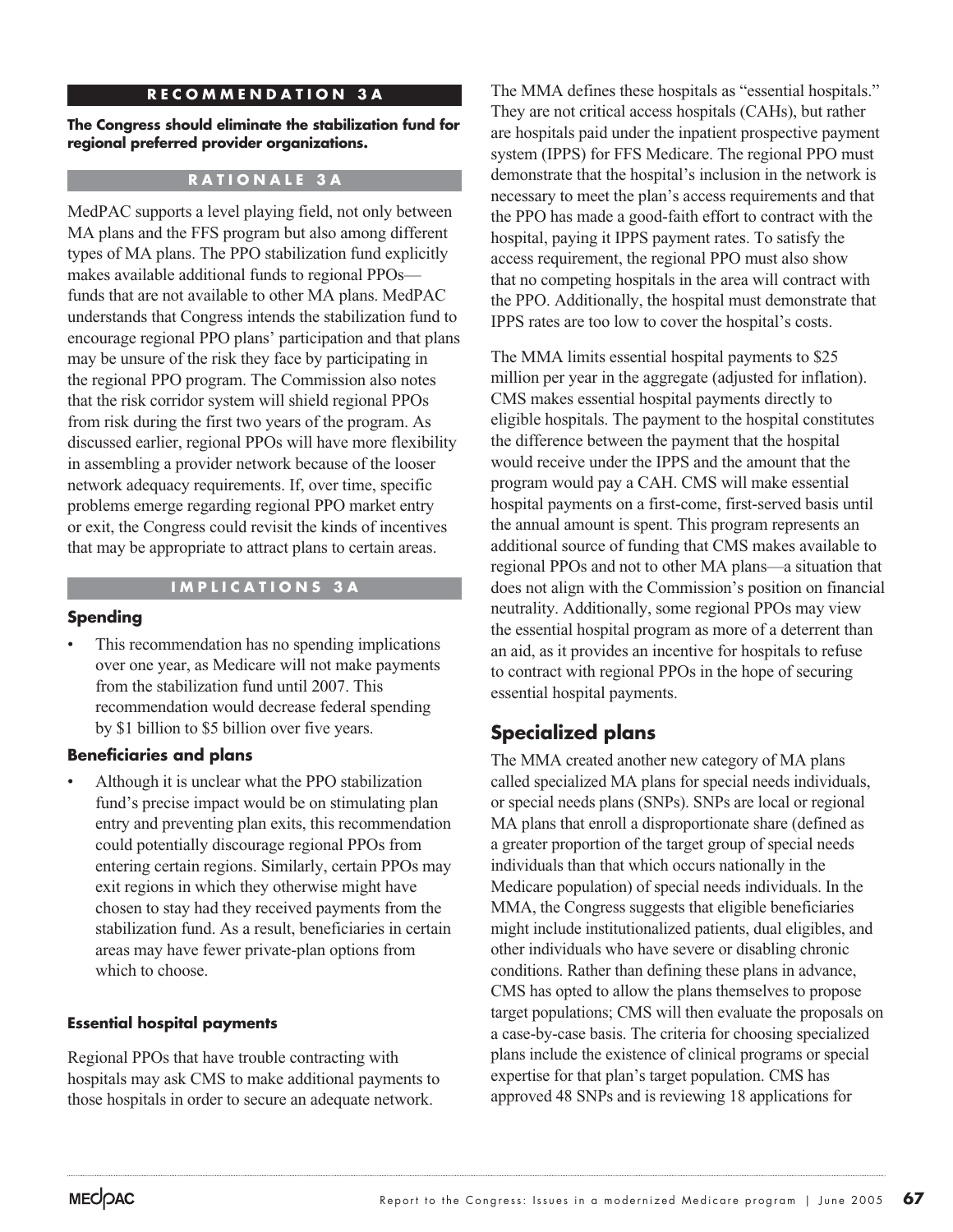services to be offered later in 2005. In addition, more than 100 SNPs have submitted applications to provide services in 2006 (CMS 2005b).

Specialized plans are not new to the Medicare program but have generally existed as CMS demonstration programs. These specialized plans include social HMOs, Evercare, plans for beneficiaries with end-stage renal disease (ESRD), and plans for dual eligible beneficiaries offered through both Medicare and Medicaid. The Program of All-Inclusive Care for the Elderly (PACE) was a demonstration program and is now a permanent program under Medicare and available under Medicaid at individual state discretion. All of these programs provide targeted services and care management to their enrollees.

Many observers of these earlier specialized demonstration plans questioned whether Medicare's payment method accurately accounted for the potentially higher costs of these specialized populations. Plans and beneficiary advocates expressed concern that even with risk adjustment, CMS still might not pay plans accurately for beneficiaries who have limitations in activities of daily living. CMS devised a special payment policy called a frailty adjuster for some of these demonstration plans and for PACE. When MedPAC reviewed the social HMO program, it suggested that the Secretary investigate the need for broader payment adjustments for all frail populations who are enrolled in private plans under Medicare (MedPAC 2003).

By statute, CMS will pay specialized MA plans the same way it pays all other MA plans: It will use the bidding process and the same risk-adjustment factors detailed in the subsequent sections of this chapter. The frailty adjuster will not apply to MA plans—although it will continue to apply to demonstration plans. The preamble to the final MA regulation indicates that in 2006, CMS plans to include more diagnoses in its risk-adjustment model. The broader model should better capture disease burden among the Medicare population (CMS 2005a). CMS also plans to refine its risk-adjustment model over time, perhaps including a frailty adjuster that the agency can apply across the entire MA population (not just by type of plan)—a policy that MedPAC supports.

# **Treatment of existing types of MA plans**

Along with the addition of two new types of plans under MA, the MMA also made several changes to existing plans' participation in Medicare.

The Congress introduced MSAs combined with a highdeductible insurance product to the Medicare program in the Balanced Budget Act of 1997. The pilot MSA program was limited both in the number of enrollees permitted to participate (390,000) and in the length of time during which insurers could offer such products (the law permitted no new enrollments after January 1, 2003). As a result, no organization decided to offer an MSA plan in the Medicare market. The MMA then permanently removed these limits. However, even setting aside these constraints, MedPAC concluded that two market characteristics contributed to the absence of MSA offerings in the earlier program:

- little demand from the risk-averse Medicare beneficiary population because of the high deductible, and
- the difficulty of marketing a complex new product (MedPAC 2000).

However, it is possible that as more beneficiaries become accustomed to health savings–type accounts, high-deductible insurance products in the non-Medicare market, and high-deductible Medigap products, they may become interested in Medicare MSAs as well.

The MMA also introduced health savings accounts (HSAs) as a health insurance option outside the Medicare program. Similar to MSAs, these plans combine (a) an account into which an employer can deposit funds to be used to pay for health expenses and (b) a high-deductible plan that limits the holder's overall financial liability. Medicare beneficiaries may not make HSA contributions. However, people who participated in HSAs before they became eligible for Medicare may use funds deposited earlier to pay Medicare Part A, Part B, or MA supplemental premiums and to pay (tax free) the employee share of employer-related supplemental coverage. Beneficiaries may not use HSA funds to pay for Medigap premiums without incurring a tax penalty.

CMS reimburses cost plans for 100 percent of their costs instead of receiving a fixed monthly payment. Both the Congress and CMS have considered eliminating cost plans from Medicare many times. The plans will be eliminated starting in 2008, provided that their area contains at least two MA plans. Risk plans have raised concerns that cost plans can receive higher payments and charge their enrollees lower premiums than plans that accept risk for the full benefit package. These plans enroll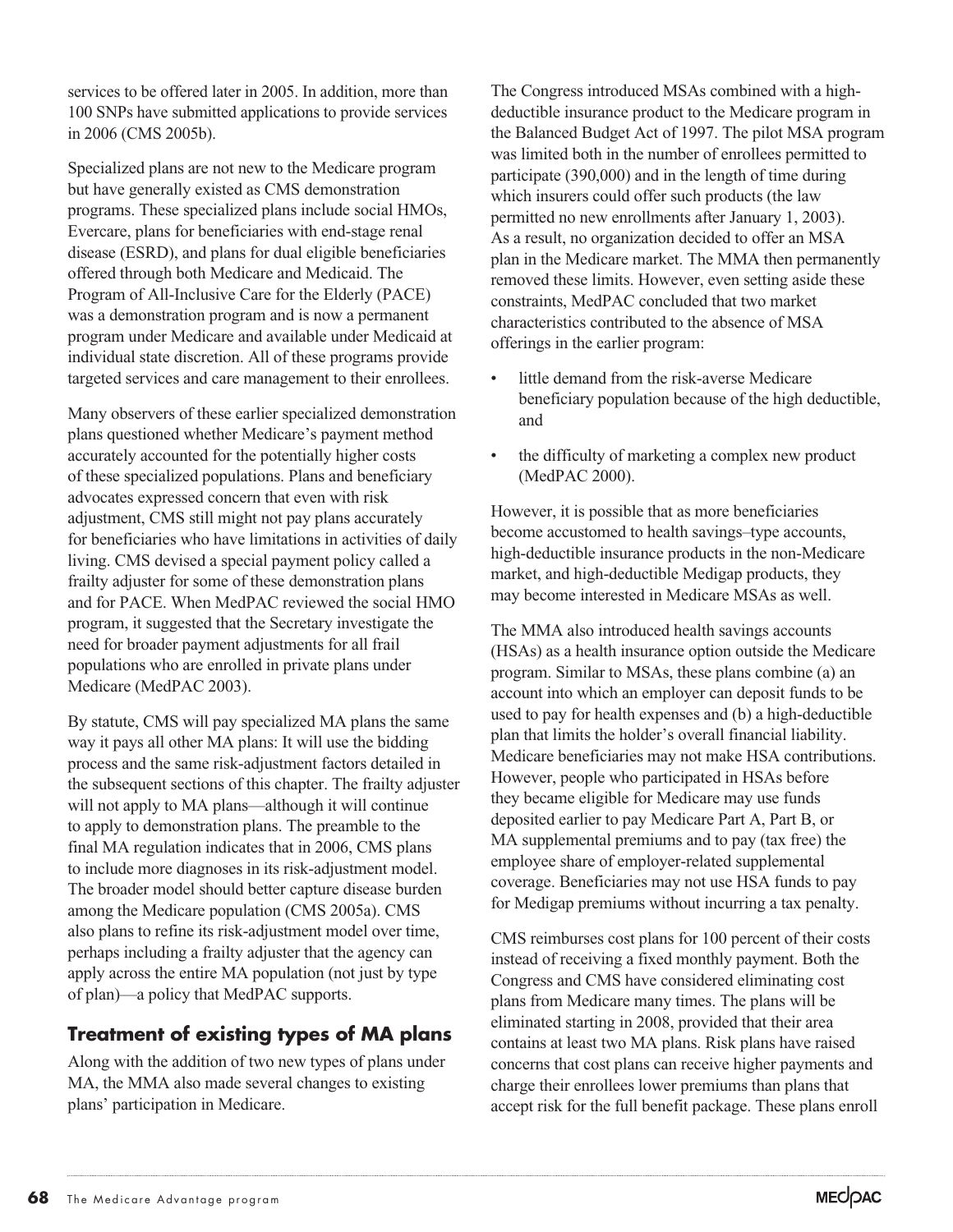about 300,000 beneficiaries (another 100,000 are enrolled in cost plans that provide Part B services only). CMS has not permitted any new cost plans to join Medicare since 1997, although it has permitted service area expansions for existing plans.

# **Quality**

In this section, we review the current situation regarding quality in MA plans, explore the ability of beneficiaries and others to make quality comparisons between the FFS program and MA plans, and review the requirements for quality improvement that the MMA and related regulations lay out. Finally, we look at the role that pay-forperformance might play in improving quality in MA plans.

# **What do we know about the quality of care in MA plans?**

One of the ways in which CMS measures the quality of care for MA plans is through the Health Plan Employer Data and Information Set (HEDIS). Plans collect data on HEDIS measures by reviewing administrative claims and medical charts. Among MA plans, only HMOs report on all HEDIS measures (MSAs do not report any HEDIS measures, and PPOs only report those HEDIS measures that they can assess without reviewing medical charts). HEDIS measures for HMOs (which cover more than 90 percent of MA enrollees) indicate that the clinical effectiveness of care in Medicare plans is generally improving over time, although some measures continue to show low rates (NCQA 2004). While certain MA plans generally perform extremely well on the HEDIS measures, the data on overall plan scores vary considerably, suggesting that certain plans could work to improve their overall quality of care.

| TABLE |  |  |
|-------|--|--|
| 3-2   |  |  |

# **Plans improve, but rates are still low on some measures**

| <b>Measure</b>                                     | 2000  | 2001  | 2002  | 2003  |  |
|----------------------------------------------------|-------|-------|-------|-------|--|
| Advising smokers to quit                           | 59.7% | 60.8% | 61.5% | 63.3% |  |
| Beta-blocker treatment after heart attack          | 89.3  | 92.9  | 93.0  | 92.9  |  |
| Breast cancer screening                            | 73.9  | 75.3  | 74.5  | 74.0  |  |
| Cholesterol management                             |       |       |       |       |  |
| Control                                            | 52.9  | 58.4  | 62.3  | 66.7  |  |
| Screening                                          | 70.6  | 75.5  | 77.7  | 81.0  |  |
| Controlling high blood pressure                    | 46.7  | 53.6  | 56.9  | 61.4  |  |
| Comprehensive diabetes care                        |       |       |       |       |  |
| Eye exams                                          | 62.8  | 66.0  | 68.4  | 64.9  |  |
| HbA1c testing                                      | 82.5  | 85.7  | 85.0  | 87.9  |  |
| Lipid control                                      | 50.9  | 57.5  | 62.6  | 67.7  |  |
| Lipid profile                                      | 80.5  | 85.7  | 87.9  | 91.1  |  |
| Monitoring diabetic nephropathy                    | 45.0  | 51.9  | 57.3  | 53.6  |  |
| Poor HbA1c control*                                | 33.4  | 26.8  | 24.5  | 23.4  |  |
| Antidepressant medication management**             |       |       |       |       |  |
| Acute phase                                        | N/A   | 51.3  | 52.1  | 53.3  |  |
| Continuation phase                                 | N/A   | 36.8  | 37.7  | 39.2  |  |
| Contacts                                           | N/A   | 11.9  | 10.8  | 10.5  |  |
| Follow-up after hospitalization for mental illness |       |       |       |       |  |
| Less than 7 days                                   | 37.5  | 37.2  | 38.7  | 38.8  |  |
| Less than 30 days                                  | 59.3  | 60.6  | 60.6  | 60.3  |  |

Note: HbA1c (hemoglobin A1c), N/A (not available). Rates refer to patients who received the clinically indicated treatment.

\* Lower rates are better than higher ones for this measure.

\*\* "Acute phase" refers to the percentage of patients who received effective treatment after a new episode. "Continuation" refers to the percentage of patients who remained on antidepressants continuously for six months after initial diagnosis. "Contacts" refers to the percentage of patients who received at least three follow-up office visits in a 12- week acute phase.

Source: National Committee for Quality Assurance 2004.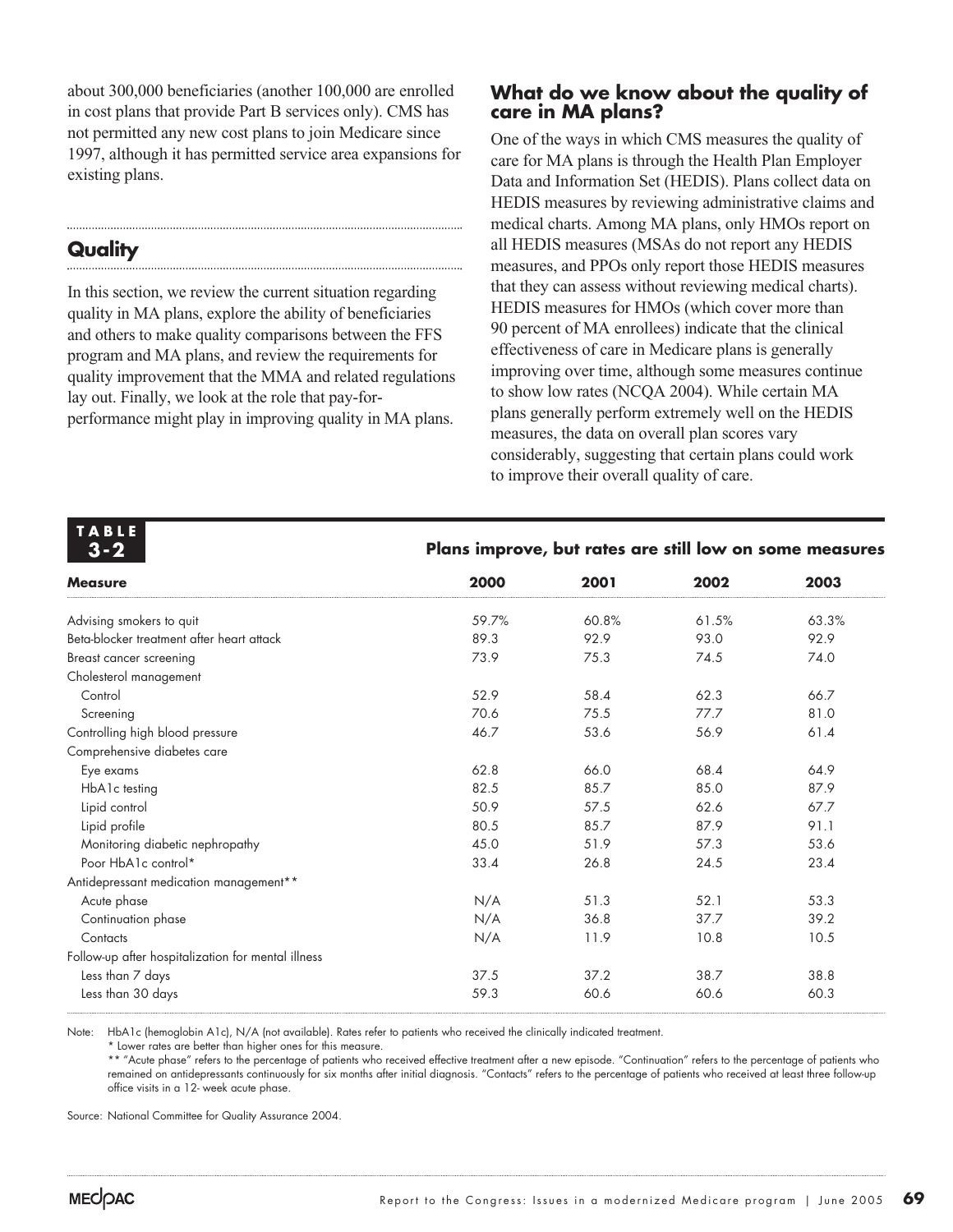Data on these HEDIS measures show the rate at which members who are eligible for the clinical care being measured receive that care. For example, the measure for provision of a beta blocker after a heart attack tracks the number of beneficiaries with a heart attack who received a prescription for a beta blocker upon discharge from a hospital. Care on almost all of the 17 reported measures improved during the last three years (Table 3-2, p. 69). Only two measures noticeably declined, and the rest improved or stayed the same.<sup>3</sup> As part of HEDIS, MA plans also report Health Outcomes Survey (HOS) measures, which assess MA enrollees' physical functioning and mental well-being over time (Haffer and Bowen 2004).

As with other measure sets, MedPAC recognizes the importance of processes that improve and refine quality measures to ensure that measure sets continuously evolve. As performance on some measures reaches a high level, CMS needs to support a process that adds new dimensions. To avoid unnecessary burdens on plans and providers, this evolution should use processes that convene a variety of interested parties to agree on a standard set of measures. As these new measures emerge, CMS should also collect them in the FFS program (to the extent practical).

CMS can also compare quality between Medicare private plans and FFS by using patient-centered measures of quality. CMS collects information from beneficiaries on their perceptions of care while enrolled in MA plans and in the FFS program through the Consumer Assessment of Health Plans (CAHPS) survey. Levels of satisfaction with

access, such as getting care when one needs it, are generally similar for MA and FFS beneficiaries, although the latter are less likely to report problems in accessing specialists (Table 3-3). FFS beneficiaries and beneficiaries enrolled in MA rate their plan and overall health care similarly. In general, the measures have proven stable over time, with the exception that beneficiaries in both MA plans and the FFS program are reporting declining overall levels of satisfaction. However, this CAHPS question is broad and not specific to any type of provider or service, asking both FFS and managed care participants to rank their 'plan' on a scale of 0 to 10, in which 0 is the "worst health plan possible" and 10 is the "best health plan possible."

# **Comparing quality between FFS and MA plans**

Although HEDIS measures provide the ability to compare quality among MA plans, CMS does not routinely publish the HEDIS measures for the FFS program. Therefore, apart from the CAHPS survey, quality comparisons between MA plans and the FFS program are difficult nationally and locally. CMS does collect information at the state and national level that permits comparison of the FFS program to MA plans on the HEDIS measure, Access to Ambulatory Health Services (CMS 2005a). Further, CMS can derive some of the HEDIS measures most notably those that PPOs report—from administrative data. CMS could begin to routinely calculate and publish HEDIS measures for the FFS program derived from administrative data. CMS could also explore existing approaches—and data sources such as those used by

**TABLE 3-3**

# **MA plans and the FFS program have similar patient experience scores**

|                                                | <b>MA</b> plans |      |      | FFS program |      |      |
|------------------------------------------------|-----------------|------|------|-------------|------|------|
| <b>Measure</b>                                 | 2001            | 2002 | 2003 | 2001        | 2002 | 2003 |
| None or small problem getting care when needed | 94%             | 93%  | 94%  | 97%         | 9.5% | 9.5% |
| Usually or always got care quickly             | 87              | 81   | 83   | 87          | 81   | 84   |
| Doctors usually or always communicate well     | 93              | 93   | 93   | 94          | 94   | 94   |
| Rated health care overall 8-10                 | 84              | 84   | 84   | 84          | 85   | 86   |
| Rated plan 8–10                                | 77              | 76   | 70   | 78          |      | 69   |
| None or small problem seeing a specialist      | N/A             | 92   | 92   | N/A         | 95   | 95   |

Note: MA (Medicare Advantage), FFS (fee-for-service), N/A (not available).

Source: 2001–2003 Consumer Assessment of Health Plans Survey (CAHPS) data for Medicare Advantage plans and the fee-for-service program from CMS.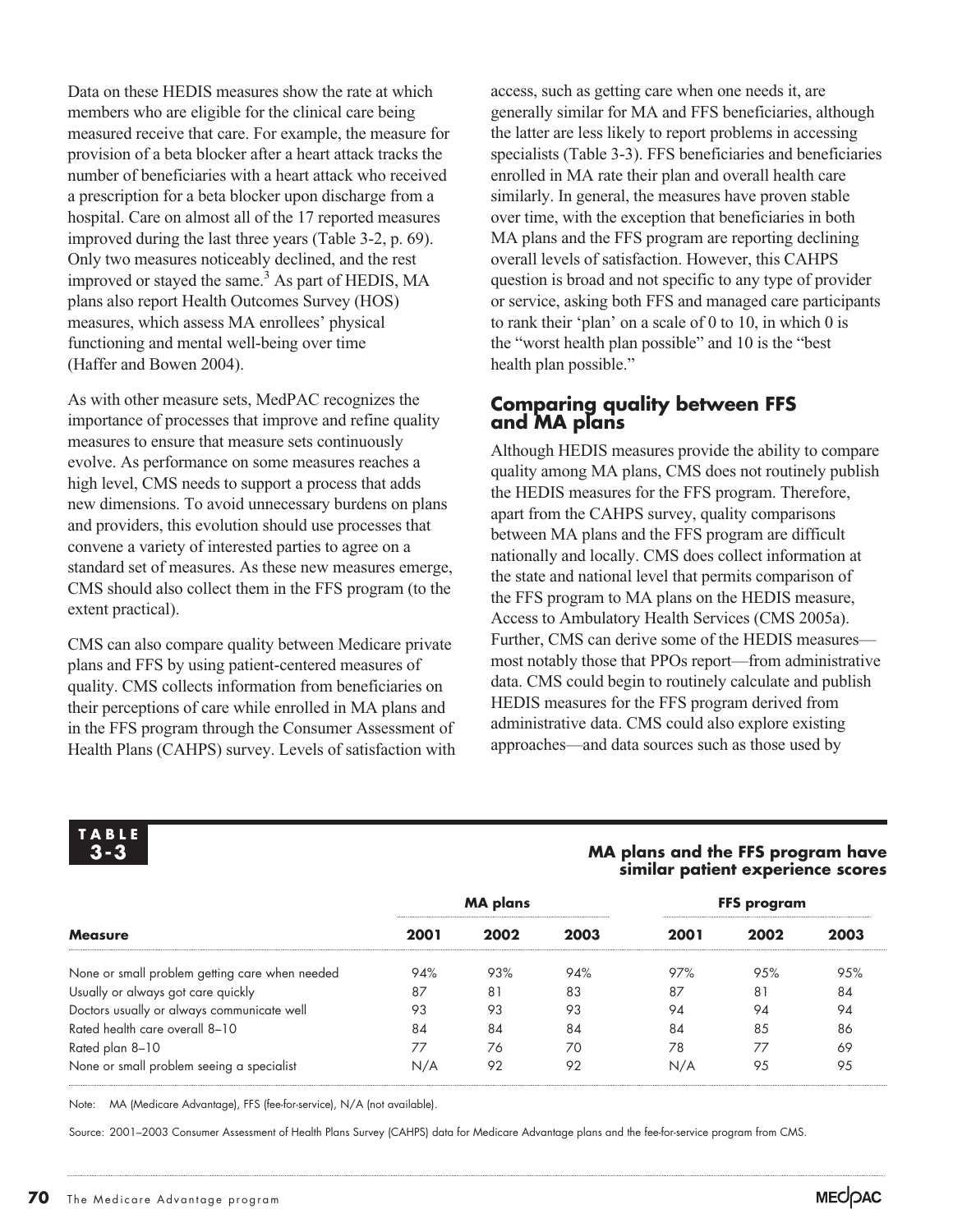quality improvement organizations (QIOs)—that draw samples of medical records in defined geographic areas in order to calculate additional HEDIS measures that require medical record abstraction.

# **RECOMMENDATION 3B**

**The Secretary should calculate clinical measures for the fee-for-service program that would permit CMS to compare the fee-for-service program to Medicare Advantage plans.**

# **RATIONALE 3B**

In order for beneficiaries to make informed choices between the FFS program and the array of MA plans, they need a consistent set of quality measures that they can use to compare their options. Further, CMS should be able to compare the two programs' performance.

# **IMPLICATIONS 3B**

# **Spending**

This recommendation has no federal budget implications. CMS should find most measures relatively easy to implement by using analyses of existing claims data. Some measures might require additional resources—particularly if they require the creation of new, or the expansion of current, survey instruments.

# **Beneficiaries and providers**

Beneficiaries will have an additional set of comparisons on which to evaluate the FFS program and MA plans; this new data source will foster competition between the two programs.

CMS does not collect the measures that MA plans collect as part of the HOS for the FFS program. CMS administered a version of the HOS to 10 subsamples of the Medicare FFS population in 1998 (Pope et al. 2000), but this was on a pilot basis and the agency has no plans for further data collection in the FFS program. CMS can potentially use the HOS as a tool for comparison between MA plans and the FFS program. However, the HOS also has limited clinical information, relying on self-reported measures of health and functional status.

In its March 2005 report, MedPAC recommended that CMS develop measures of physicians' processes of care using claims data (enhanced by pharmacy and laboratory data) for a physician pay-for-performance program

(MedPAC 2005). As CMS develops these clinical measure sets for FFS, the agency may learn that these sets allow better comparison between the quality of care for Medicare beneficiaries in private plans and for those in the FFS program.

# **What are the requirements for quality programs?**

The MMA and related CMS regulations specified certain quality requirements and measures for the MA program. In general, the requirements that CMS imposed on MA plans are considerably less prescriptive than they were under the old M+C program. Under M+C, plans adhered to a defined list of requirements that its quality assurance plan should address and were required to participate in national or statewide quality assurance and performance improvement projects. CMS replaced these requirements with the following new ones:

- Each MA plan (other than a PFFS plan or an MSA plan) must have an ongoing quality improvement program.
- Each quality improvement program must include a chronic care improvement program.
- Each MA plan must provide for the collection, analysis, and reporting of data that permit CMS to measure health outcomes and other indices of quality (CMS 2005a). $4$

The specific type of quality improvement approach and the sets of measures that plans will collect will vary by type of plan (Table 3-4, p. 72). For example, all plans must maintain a health information system. But MSA and PFFS plans do not have to institute a quality (or chronic care) improvement program. CMS will allow some variation in measure reporting for HMOs and PPOs, at least in the early stages of the MA program. CMS expects to collect measures from HEDIS, CAHPS, and the HOS for both HMOs and PPOs. However, the HEDIS measures will vary: PPOs will not have to submit HEDIS measures that require medical record review. CMS indicates that it expects to move to the same measures over time, as PPOs build the capacity to report measures derived from medical records.

SNPs that target institutionalized beneficiaries will not report on HEDIS and HOS measures. Instead, these plans will report on measures similar to those on which longterm care facilities report in the Nursing Home Compare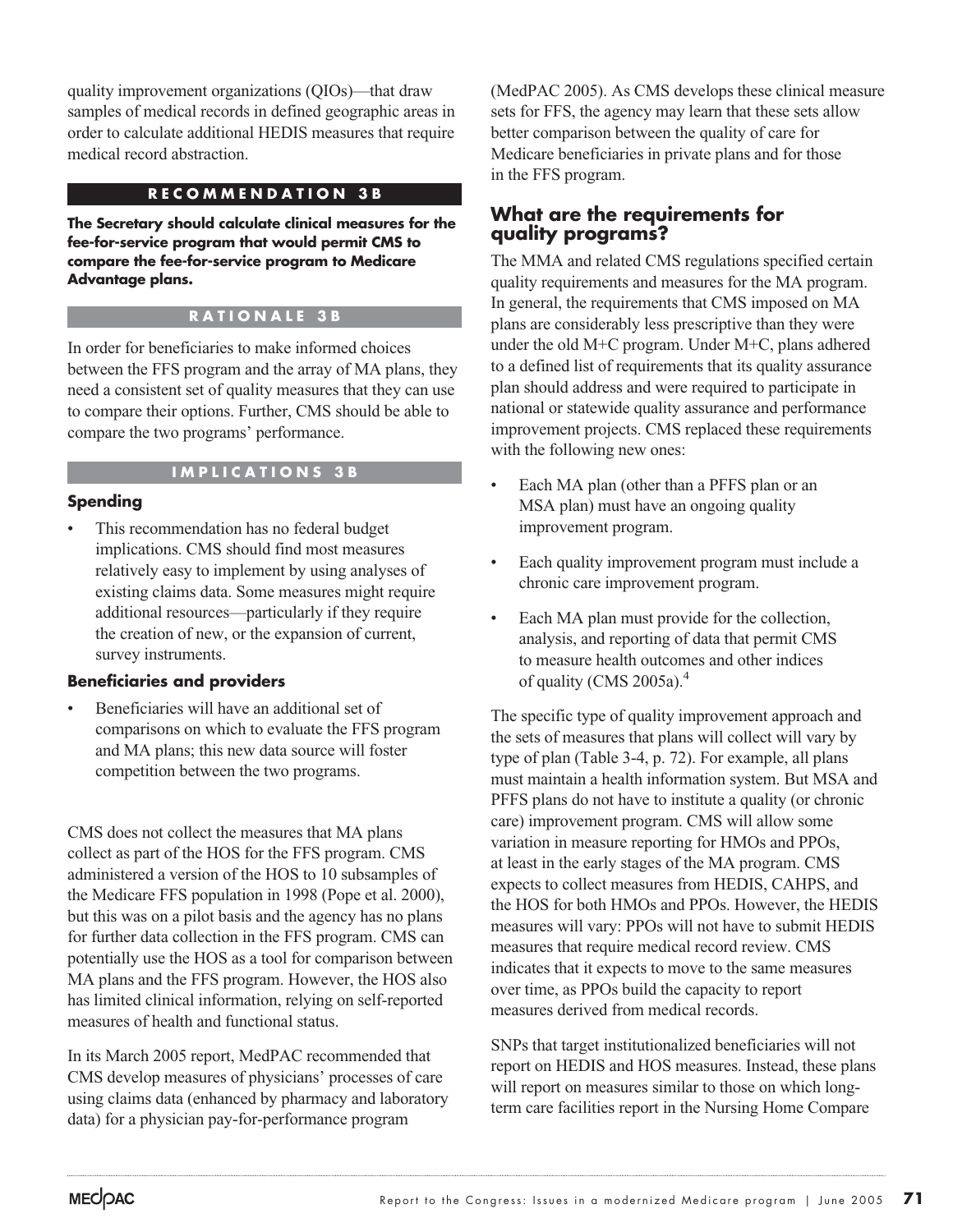### **Selected quality requirements and measures vary by type of Medicare Advantage plan**

| <b>Type of plan</b> | Quality<br>improvement<br>program | <b>HEDIS</b><br>measures | Quality<br>improvement<br>projects | <b>Health</b><br>information<br>system |
|---------------------|-----------------------------------|--------------------------|------------------------------------|----------------------------------------|
| Local plan: HMO     |                                   | All                      |                                    |                                        |
| Local plan: PPO     |                                   | Some                     |                                    |                                        |
| Specialized plan    |                                   | Depends on               |                                    |                                        |
|                     |                                   | target enrollees         |                                    |                                        |
| Regional PPO        |                                   | Some                     |                                    |                                        |
| <b>PFFS</b>         |                                   | Some                     |                                    |                                        |
| <b>MSA</b>          |                                   |                          |                                    |                                        |

Note: HEDIS (Health Plan Employer Data and Information Set), MSA (medical savings account), PPO (preferred provider organization), PFFS (private fee-for-service).

Source: CMS 2005a.

database. CMS expects to derive these measures from the Minimum Data Set (MDS) that the agency requires of nursing facilities.

# **Should MA plans have pay-for-performance standards?**

In its March 2004 report, MedPAC concluded that Medicare should introduce pay-for-performance incentives to provide high-quality care in the MA program because MA meets all the Commission's criteria for successful implementation (MedPAC 2004c). CMS collects standardized, credible performance measures on all MA plans. Every year, plans collect data on specific clinical process measures and data that reflect members' satisfaction with the plan's service provision. Together, these data show a widely accepted, broad cross-section of plan quality. Most of the process measures in these data sets do not require risk adjustment, and CMS has developed risk adjusters for the satisfaction measures. Plans have developed various strategies to improve their scores on these measures by working with providers in their networks.

MedPAC has argued that by including all private plans in a pay-for-performance program, CMS would maintain a level playing field between plan types and simultaneously reward those plans that invest in improving quality. CMS would not require plans to report on all measures, but the plans would not receive pay-for-performance funds if they opted not to do so. Later in this chapter, we discuss how the mechanics of a pay-for-performance system might work within the structure of the current bidding system.

# **Enrollment**

The MMA deals with several issues related to enrollment in MA plans, including:

- implementing an annual open enrollment process; and
- permitting beneficiaries who have ESRD to join specialized MA plans—should a specialized plan exist that covers those who have ESRD—while continuing to prohibit beneficiaries who have ESRD from enrolling in other MA plans.

# **Coordinated annual open enrollment period**

The MA program moves private-plan enrollment to an annual process, starting in 2006. Previously, beneficiaries could enroll and disenroll on a month-to-month basis a provision that could limit a plan's ability to provide enrollees with coordinated care. Now, beneficiaries who elect to enroll in MA plans will generally have only a single opportunity each year to switch plans or return to the FFS program. In 2006, beneficiaries will have a sixmonth window at the beginning of the year during which they may switch plans; in 2007 and thereafter, they will have a three-month window. If beneficiaries do not elect to change within this window, they will need to stay in their current plan until the end of the calendar year.

During the annual open enrollment period, beneficiaries choose whether to join an MA plan and whether to buy into Part D for drug coverage. (Later in this chapter, we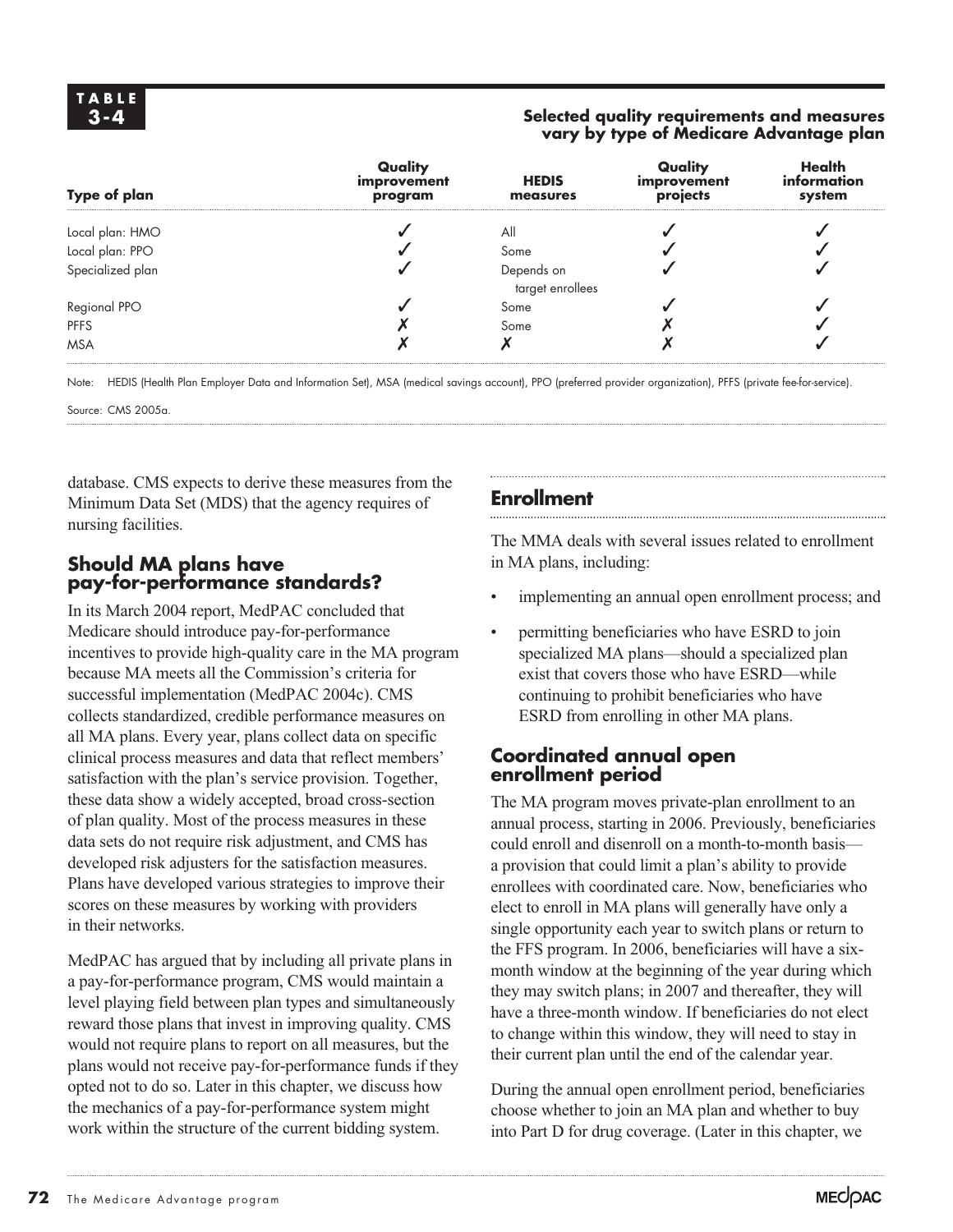discuss the rules about which types of plans must offer Part D coverage.) As is the case with Part B, beneficiaries who do not enroll in Part D during open enrollment will pay a penalty. This penalty is based on the number of months they delay enrolling in Part D after they are eligible and whether they are enrolled in the FFS program or in a private plan. Beneficiaries will pay this penalty every remaining month in which they are enrolled in the Part D program.

CMS will need to dedicate resources to explain these new enrollment rules to beneficiaries who are making changes, particularly changes among MA plans. For example, beneficiaries who choose a private plan will need to understand that (a) in order to receive the prescription drug benefit, they will need to enroll in the MA plan that offers prescription drug coverage and (b) they cannot enroll in an MA plan that does not offer prescription drug coverage (unless they are enrolled in a PFFS plan). Beneficiaries will also likely experience confusion regarding the decreasing window of time in which they may switch among MA plans.

# **Medicare beneficiaries who have ESRD**

The MMA generally continues to prohibit beneficiaries who have ESRD from enrolling in MA plans. However, CMS does permit beneficiaries who are enrolled in MA plans and later develop ESRD to remain in their plans. Beneficiaries who have ESRD are allowed to join specialized MA plans (which we discussed earlier in this chapter) if these plans choose to admit them.

CMS has improved its risk-adjustment system for beneficiaries who have ESRD: The agency designed a new risk-adjustment system specifically for ESRD beneficiaries who are receiving dialysis. This model should perform much better than the current demographic risk-adjustment system; therefore, payments to plans will more accurately reflect the costs of treating these beneficiaries. Despite CMS's general prohibition on enrollment of these beneficiaries in MA plans, evidence from a recent demonstration showed that quality of care for ESRD patients in M+C plans was good. Most participants' quality of care and outcomes equaled or exceeded those of ESRD patients enrolled in the FFS program (The Lewin Group 2002).

MedPAC has recommended that CMS allow ESRD beneficiaries to enroll in plans once the agency has implemented adequate risk adjustment. CMS should allow all beneficiaries to choose private plans, provided

that payment is accurate. Further, many private plans offer care coordination and disease management services that may benefit these beneficiaries, as they often have multiple chronic conditions in addition to ESRD—such as diabetes, congestive heart failure, and hypertension.

# **Benefits**

The MMA added voluntary outpatient prescription drug coverage for all Medicare beneficiaries, including those who are enrolled in MA plans. Medicare subsidizes drug coverage through the combination of a direct subsidy of the premium and reinsurance, and beneficiaries pay a portion of the premium that increases with the plan's bid. In this section, we discuss the implications of the Medicare program paying MA plans to provide prescription drug coverage.

# **Coverage of drugs under MA**

Most types of local and regional MA plans must offer at least one benefit package, including coverage under Part D (although they may offer packages that do not cover Part D, as well). PFFS plans may offer Part D coverage, and MSA plans may not.

MA plans that offer drug coverage under Part D (MA–Prescription Drug [MA–PD] plans) must meet the same program requirements as prescription drug plans (PDPs). Similar to PDPs, MA–PDs participate in the Part D bidding process to set their premiums. They may use any savings they achieve from bidding on the furnishing of Part A and Part B services (which we detail later in this chapter) to lower beneficiaries' Part D premiums or to enhance the Part D benefit. In enhancing the benefit, MA plans might cover drugs that Part D does not, or MA plans might reduce the deductible, cost sharing, or initial coverage limit.

Some MA plans would like to help their enrollees by filling in the coverage gap—that is, the portion of drug spending that falls above the initial coverage limit and below the catastrophic cap of Part D's benefit (see Chapter 1). For an individual without drug coverage that supplements Part D, this coverage gap could amount to high out-of-pocket spending—up to \$2,850 in 2006. Thus, a benefit that fills in the coverage gap would likely be attractive to Medicare beneficiaries. But under a feature of Part D that the Congress designed to direct more federal subsidies toward beneficiaries who do not have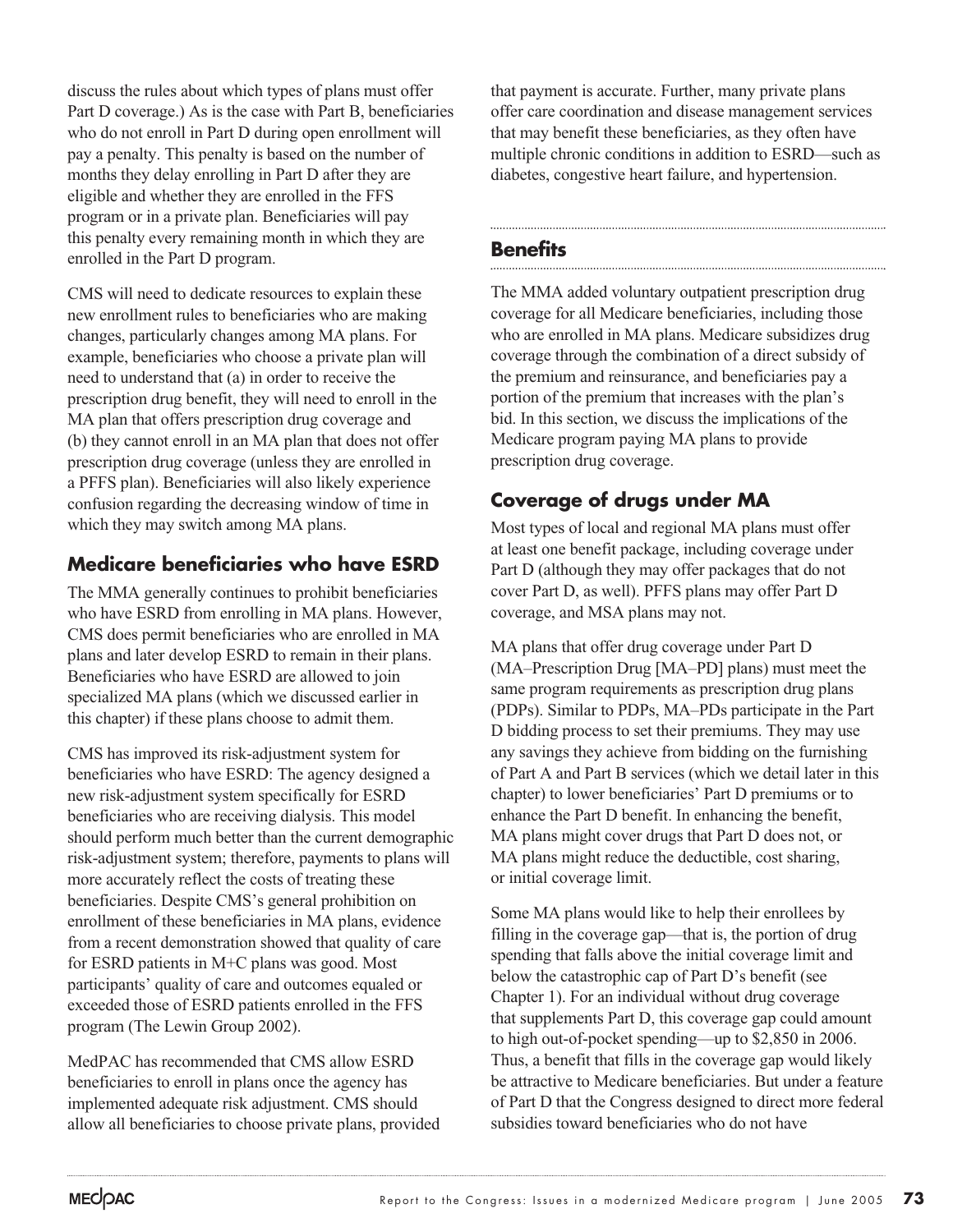supplemental coverage (called the true out-of-pocket provision), only certain types of spending on behalf of the enrollee counts toward the enrollee's catastrophic threshold. In particular, most types of supplemental coverage would not count. In other words, every dollar of supplemental coverage that an enrollee receives would raise the level of drug spending at which that individual would qualify for Part D's catastrophic protection and federal reinsurance subsidies.

CMS recently announced that it will conduct a demonstration allowing both PDPs and MA–PD plans to fill in the coverage gap and still receive the reinsurance payments (CMS 2005c). In one option, CMS would allow either type of plan to receive their estimated reinsurance payment through a capitated payment. In the other option, CMS would allow only MA–PD plans to take rebate funds from the Part A and Part B bidding process and apply them to an enhanced drug benefit, then count this supplemental coverage toward the out-of-pocket spending limit. These MA–PD plans then would presumably receive reinsurance payments following the usual schedule. CMS will provide additional information about this demonstration in the future; the agency intends the demonstration to be budget neutral.

# **The MA bidding process for 2006**

Beginning in 2006, private plans will submit formal bids to participate in the MA program. The Medicare program will pay plans based on their bids rather than on administratively set rates, although CMS will compare the bids to administratively set benchmarks to determine how much of the payment will come from Medicare and how much will come from beneficiary premiums. The bids are due to CMS by the first Monday in June each year.

# **Components of a plan's bid**

Every plan will submit a separate set of bids to cover beneficiaries in each of their service areas. Each bid will consist of up to three separate components:

The bid for all Medicare Part A and Part B benefits (except hospice). This portion of the bid must assume that the plan would collect the standard Medicare cost sharing from its enrollees. This bid is standardized to a nationally average beneficiary (a CMS risk factor of 1.0) enrolled in the plan's service area.

- The bid for supplemental benefits (if any) that the plan covers. Supplemental benefits may include lower cost sharing on Medicare services, as well as benefits that FFS Medicare does not cover.
- The bid for the Medicare Part D drug benefit (if offered).

The first component, the Part A/B bid, is the only component CMS uses to determine Medicare's payments to the plan for the standard Medicare nondrug benefits. CMS compares each plan's Part A/B bid with a benchmark. (See text box for the methods CMS uses to set benchmarks.)

# **How does CMS determine payment?**

CMS will base the Medicare payment for private plans on the relationship between their bids and the benchmarks. If the plan's bid falls above the benchmark, then the plan receives the benchmark and the enrollees will have to pay an additional premium that equals the difference between the bid and the benchmark. If the plan's bid falls below the benchmark, the MMA defines the difference as the plan's savings. The Medicare program retains 25 percent of the savings (if it is a regional plan, CMS places half of this 25 percent into the regional PPO stabilization fund), and the plan receives the other 75 percent of the savings as a rebate. The plan must then return the rebate to its enrollees in the form of supplemental benefits or lower premiums. The plan can apply any premium savings to the Part B premium (in which case the government retains the amount for that use), to the Part D premium, or to the premium for the total package that may include supplemental benefits.

The easiest way to illustrate the effects of the bidding process on beneficiaries' choices is to assume that the plan returns the entire rebate in the form of a reduction in the Part B premium (Table 3-6). This example shows the effects of returning the rebate to beneficiaries. If the rebate exceeds the Part B premium, which is a possibility, the plan would have to provide some of the rebate in the form of supplemental coverage (including reduction of the Part D premium).

# **Payments to regional plans will differ from payments to local plans**

For regional MA plans, CMS bases the regional benchmark on the number of eligible Medicare beneficiaries in each county. However, when a regional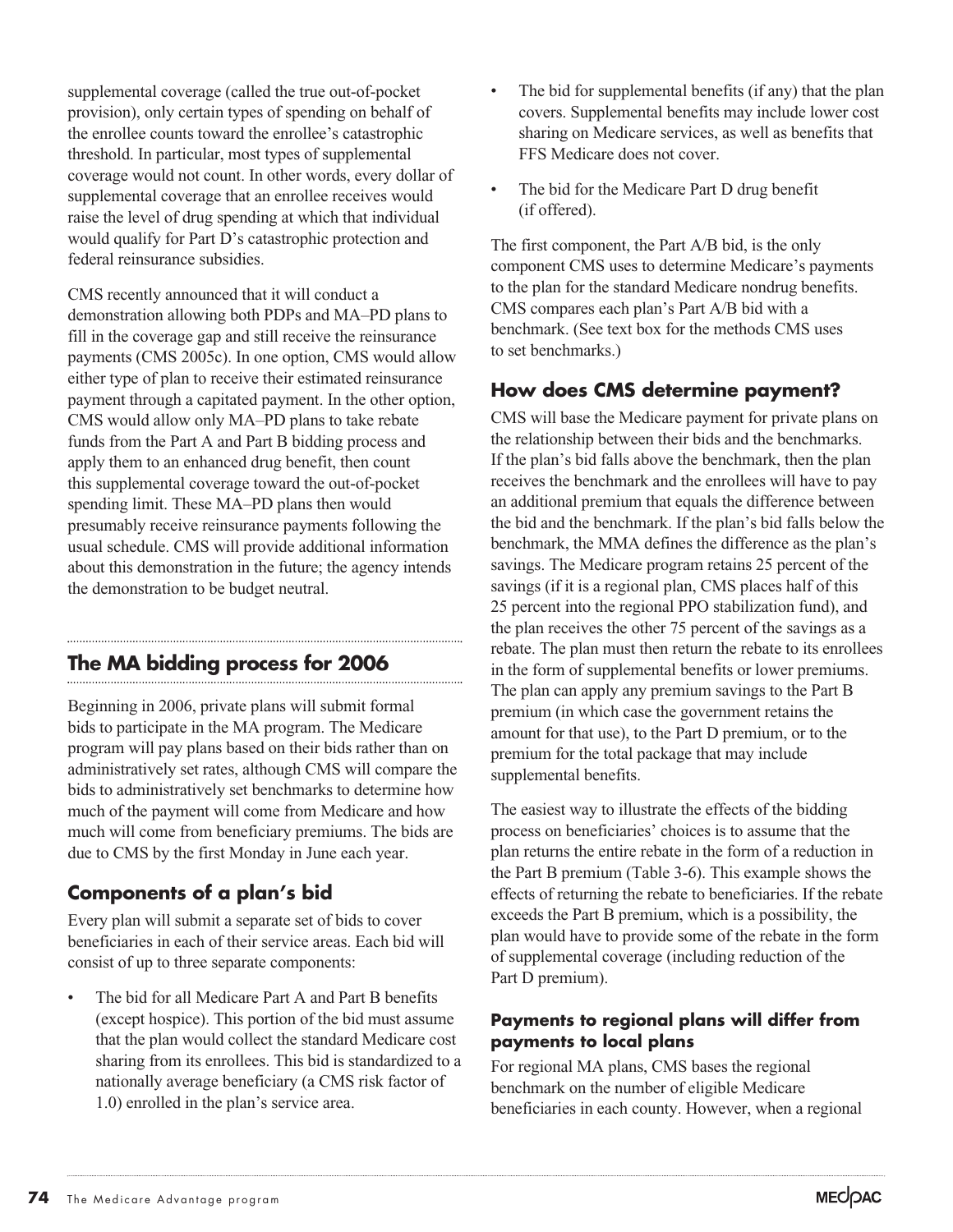# **How does CMS set benchmarks?**

The benchmark is a bidding target. CMS sets<br>the benchmarks administratively, but in the<br>case of regional PPOs, plan bids influence the<br>henchmarks Under MMA CMS sets the benchman the benchmarks administratively, but in the case of regional PPOs, plan bids influence the benchmarks. Under MMA, CMS sets the benchmarks for local plans at the county-level payment rates used to pay MA plans before 2006. Generally, the law directs CMS to update the benchmarks each year by the national growth rate in per capita Medicare spending.<sup>5</sup> If a local MA plan serves a multicounty area, the benchmark against which it bids consists of an average of the different benchmarks for the counties it serves, weighted by its projected enrollment from each county.

CMS determines the benchmarks for the MA regional PPOs by using a more complicated formula that incorporates the plan bids. A region's benchmark is a weighted average of the average county rate and the average plan bid. As directed by the MMA, CMS computes the average county rate as the individual county rates weighted by the number of Medicare beneficiaries who live in each county—not by the plan's projected enrollment, which CMS uses as the weighting for local plans. The average plan bid is each plan's bid weighted by each plan's projected number of enrollees. CMS then combines the average county rate and the average bid into an overall average. In calculating the overall average, the average bid is weighted by the number of enrollees in all private plans across the country, and the average county rate is weighted by the number of all Medicare beneficiaries who remain in FFS Medicare.

For example, suppose that 1 million Medicare beneficiaries live in the region, in one of two local MA payment areas (Table 3-5). Local area 1 contains 800,000 beneficiaries and has a local MA payment rate of \$900. Local area 2 has 200,000 beneficiaries and a rate of \$600. Thus, the average county MA rate is \$840  $(0.8 \times 900 + 0.2 \times 600)$ . Assume that the average plan's Part A/B bid was \$715 and that nationally, 20 percent of Medicare beneficiaries were enrolled in MA plans. The regional benchmark under these assumptions would be \$815 (0.8 x 840 + 0.2 x 715).

**TABLE 3-5**

#### **Example of calculating a regional benchmark**

|                           | Number of<br><b>Beneficiaries</b> | <b>Average</b><br>rate or bid |
|---------------------------|-----------------------------------|-------------------------------|
| Local MA payment area 1   | 800,000                           | \$900                         |
| Local MA payment area 2   | 200,000                           | 600                           |
| Average MA rate           | N/A                               | 840                           |
| Average regional plan bid | N/A                               | 715                           |
| <b>Regional benchmark</b> |                                   | \$815                         |

Note: MA (Medicare Advantage), N/A (not applicable). This example assumes a national Medicare Advantage penetration of 20 percent of Medicare beneficiaries.



# **Example of premium calculations under 2006 bidding process**

| Plan       | <b>Bid</b> | Benchmark | <b>Part B</b><br>premium | Premium<br>rebate | Total<br>premium |
|------------|------------|-----------|--------------------------|-------------------|------------------|
| <b>FFS</b> | N/A        | \$1,000   | \$100                    | \$0               | \$100.00         |
| Plan 1     | \$950      | 1.000     | 100                      | 37.50             | 62.50            |
| Plan 2     | 900        | 1.000     | 100                      | 75.00             | 25.00            |

Note: FFS (fee-for-service), N/A (not applicable).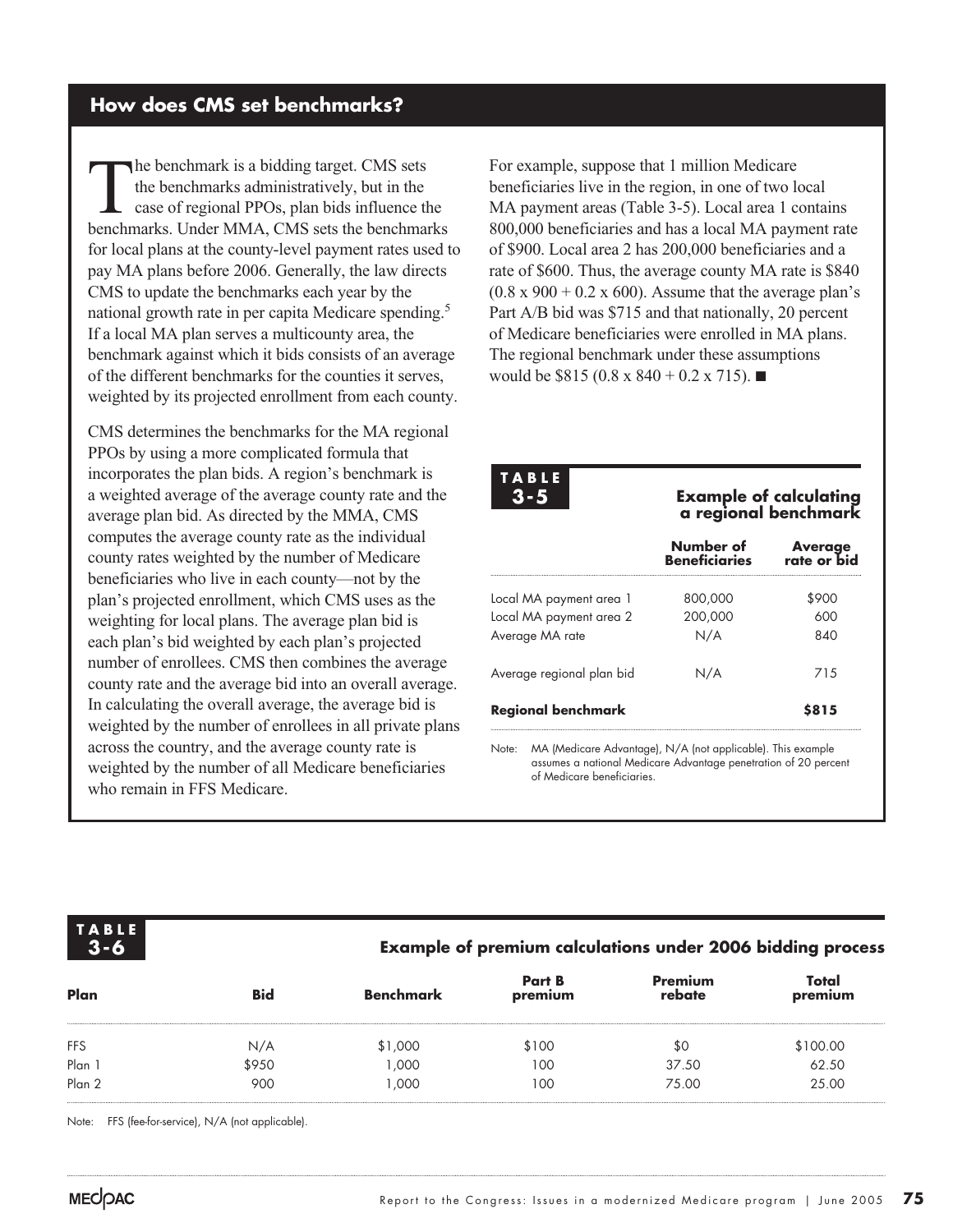PPO bids, it takes into account where it projects its enrollment will originate. Averaging over all members, the PPO will receive its bid plus any rebate. As a result, two regional plans that are bidding the same amount in the same region would get different Medicare payments in the same county if their enrollment patterns among all counties in the region differ. The reason is because their bid is based on their average cost over all beneficiaries they serve, yet the benchmark is not.

For local plans, CMS bases the benchmarks and plan bids on a plan's projected enrollment. This difference in treatment between local and regional plans could create a situation in which local plans are disadvantaged relative to regional plans in some counties (see text box for example).

Many policy and industry observers thought that the MMA included a geographic adjustment that would better align regional plans' bids to the benchmarks. However, the final regulation did not include an adjustment for this issue. Instead, it takes into account differences between projected and actual enrollment.

To ensure more equal competition among regional plans and between regional and local plans, the Commission makes the following recommendation:

# **RECOMMENDATION 3C**

**The Congress should clarify that regional plans should submit bids that are standardized for the region's Medicare Advantage–eligible population.** 

# **RATIONALE 3C**

The MMA requires that CMS adjust plan payments for health risk and MA local payment rates. CMS standardizes the benchmarks for risk and local MA payment rates; therefore, CMS should require that plans standardize their bids for risk and local payment rates. In not doing the parallel adjustment, the payment system may cause regional plans to have a competitive advantage over local plans in certain areas.

# **IMPLICATIONS 3C**

# **Spending**

This recommendation would likely decrease Medicare spending relative to current law by \$200 million to \$600 million over one year, and by \$1 billion to \$5 billion over 5 years.

#### **Beneficiaries and plans**

This recommendation could lower payments to regional plans under some circumstances. Therefore, this recommendation may cause regional plans to reduce the generosity of benefits or reduce the extent of their participation in the MA program. However, some regional plans (namely those that have disproportionately high enrollment from high-rate areas) would benefit from the payment recommendation, and the recommendation could prevent some local plans from leaving certain markets.

# **Financial neutrality and private plans**

The Commission has long supported giving Medicare beneficiaries a choice in health care delivery systems, provided that such choices do not increase Medicare program expenditures. Private plans have the flexibility to use care management techniques that FFS Medicare does not encourage, and they have greater incentive to innovate. Thus, for some beneficiaries in some parts of the country, private plans may provide the same Medicare benefits with fewer resources, more benefits with the same resources, or higher quality than the FFS Medicare program.6 If beneficiaries are able to choose between Medicare FFS and an array of private plans—and if the Medicare program pays the same on behalf of the beneficiaries making the choice—then over time, beneficiaries will gravitate either to the FFS system or to the plan that provides the best value in terms of efficiency and quality. The Medicare program would not subsidize one choice more than another. The Medicare program should be financially neutral regarding whether the beneficiary chooses to remain in the FFS system or enroll in a plan. This neutrality provides beneficiaries with the incentive to select the system that they perceive has the highest value, while maintaining their ability to choose a more generous plan by paying additional premiums.

With plans competing for Medicare enrollment, individual providers would want to improve the quality and efficiency of their services so that these providers can stay in the plans' preferred networks. In addition, if a provider follows the best practices of one payer, the provider's behavior may translate into better practice for all payers with which the provider participates.

# **Previous system was not financially neutral**

Through 2005, Medicare will pay plans based on administratively set rates that are county based and partially risk adjusted. The formula that governs the rates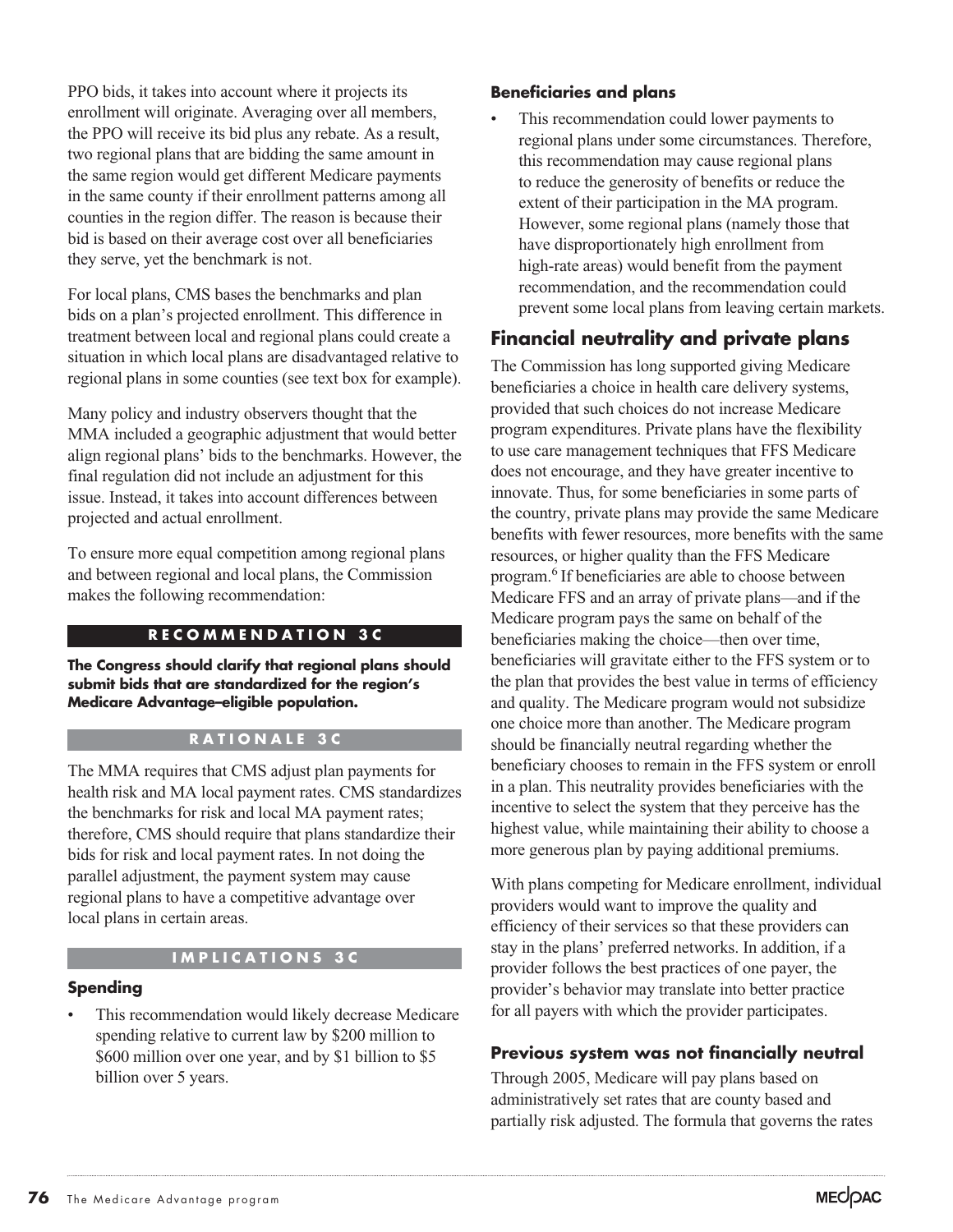# **Payments to local and regional MA plans may differ**

In this simplified example, two payment are<br>exist—one low-rate and one high-rate—wit<br>MA payment rates of \$600 and \$900 per m<br>respectively. We assume the local plan in each n this simplified example, two payment areas exist—one low-rate and one high-rate—with local LMA payment rates of \$600 and \$900 per month, payment area bids \$100 below its benchmark rate and gets paid the bid amount plus a \$75 rebate.

A regional plan that serves both areas also bids \$100 below its benchmark. In the example, 20 percent of the eligible population lives in the low-rate area and 80 percent lives in the high-rate area. The resulting benchmark is \$815 (as computed in the text box on page 75). Therefore, the regional plan will get, on average, \$715 (the benchmark minus \$100) plus the \$75 rebate—or \$790.

The payments to a regional plan in each area will depend on how its enrollee population splits between the two areas relative to the benchmark split of 20/80. If the projected enrollment for the plan splits evenly between the low- and high-rate areas (50/50), the payments for members in the two areas will be \$647 in the low-rate area and \$933 in the high-rate area. The average will be \$790.

Figure 3-5 shows the result. The dark bars represent the payment rates for local plans, and the light bars represent the payment rates for the regional plan members in the two areas. Note that in both areas, the regional plan receives a higher rate, which would presumably give it a competitive advantage over the local plans in both areas.

Regional plans that have different mixes of projected enrollment will see different payments from one another. The plan in the example above, with the enrollment split 50/50, has an advantage over local

is only loosely based on county FFS costs.<sup>7</sup> Although the formula ensures that plan payments will not fall below FFS costs, rates in individual counties are as high as 85 percent above FFS cost, as measured by the adjusted average per capita cost (AAPCC).

Current plan payment rates average 107 percent of county FFS costs. The plans' payment rate advantage has come

plans in both areas. A plan that has a 10/90 split would be disadvantaged in both areas relative to local plans and would be disadvantaged more relative to the 50/50 regional plan shown in the figure.

A regional plan with a split of 20/80—identical to the underlying population mix—would have a slight advantage in the low-rate area and a slight disadvantage in the high-rate area. This asymmetry results from a different cause: The rebate is identical in both areas and thus constitutes a larger proportion of total plan payment in the low-rate area than in the high-rate area.  $\blacksquare$ 

**FIGURE 3-5**

**Example of payments to plans with different enrollment patterns**



primarily from two sources. One is the result of two "floor rates" that the Congress created to raise the rates in low-rate counties. One floor rate, which mostly applied in rural areas and small cities, was often well above the comparable county FFS costs. Only 3 percent of plan enrollees live in these areas, but rates average 123 percent of the county FFS costs. Another 26 percent of plan enrollees live in large metropolitan areas where the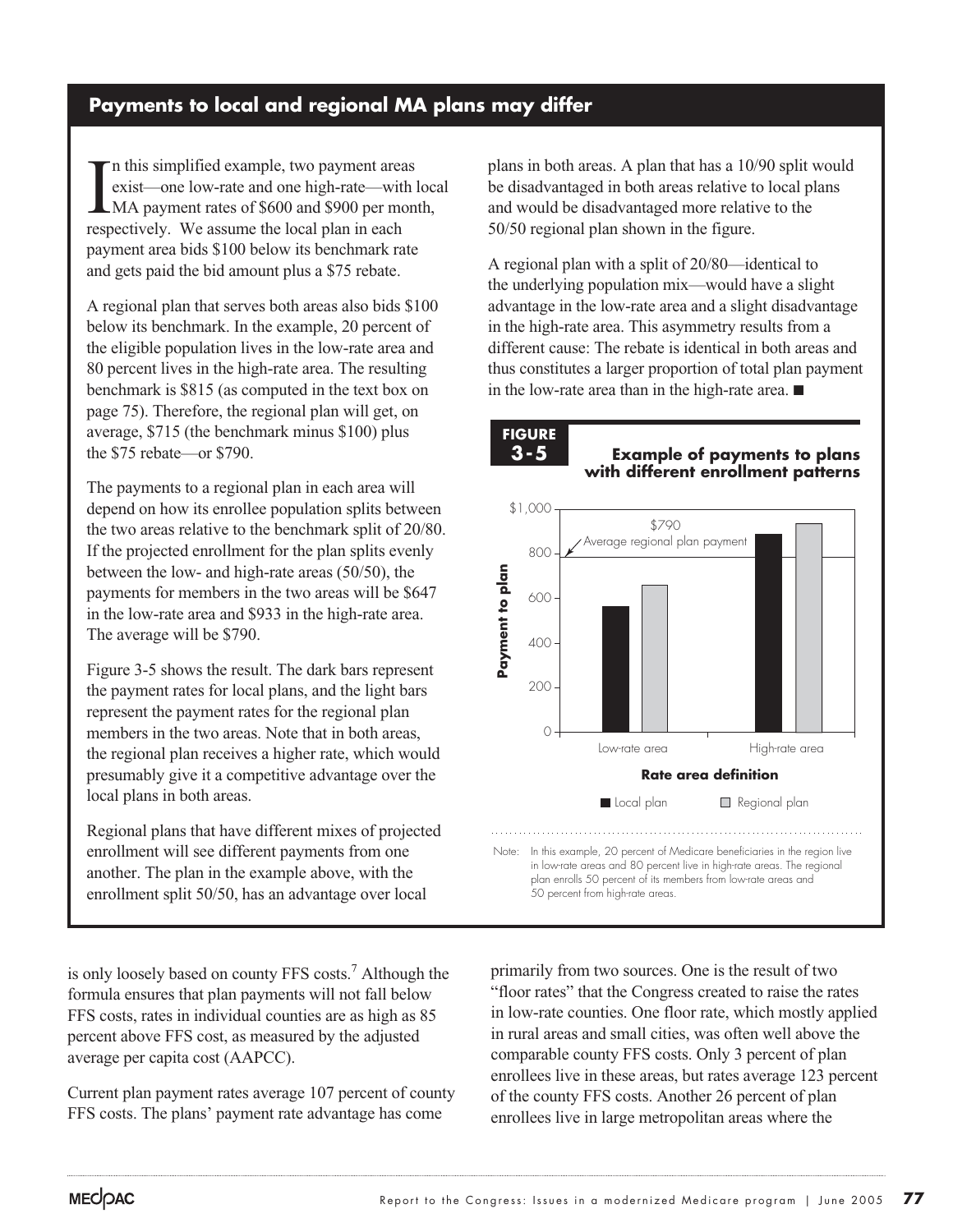Congress created a higher floor rate. Payments in those areas averaged 116 percent of the county FFS costs.

The other main source of higher rates is Medicare's treatment of indirect medical education (IME) payment to hospitals. For the 40 percent of plan enrollees who live in counties where the MMA raised the rate to 100 percent of county FFS costs, the rates actually are higher than the comparable cost in FFS Medicare. The reason is that the measure the MMA used in that calculation includes spending for IME payments to hospitals, even though the Medicare program continues to make separate IME payments to hospitals on behalf of MA enrollees. In effect, the Medicare program is making IME payments on behalf of MA enrollees twice: once to the MA plans, and once to the teaching hospitals.

On the other hand, the AAPCC might underestimate the cost of Medicare services that beneficiaries receive because some beneficiaries receive services from Department of Veterans Affairs' (VA) facilities that Medicare would otherwise cover. The Congress instructed CMS to add the cost of these services when calculating county AAPCCs, but the agency has not been able to do so yet. We urge CMS to implement the VA adjustments as soon as possible. Note that the Congress had instructed that the calculation include Department of Defense (DoD) spending, but because of major changes to DoD supplemental coverage, we expect very few beneficiaries with DoD coverage to have lower use of Medicare benefits due to their use of DoD facilities.

In the future, all local benchmarks will increase at the same national growth rate (or by 2 percent, if the national growth rate is lower than 2 percent) using the result of earlier formulas as the base rate. The exception is that counties which fall below 100 percent of their AAPCC will see their rates rise to the 100 percent level.<sup>8</sup>

#### **Financial neutrality under the 2006 bidding system**

The 2006 bidding process will create a hybrid system that includes administratively set payment rates and competitive bidding. Although administratively set plan payment rates will no longer exist per se (except for MSA plans), Medicare will still have administratively set benchmarks, against which the plans will bid.

This process, as currently configured, will not result in Medicare making financially neutral payments relative to FFS cost. As we discussed earlier, the benchmarks are often well above the AAPCC. Therefore, plans bidding at or above the benchmark would often receive payments in excess of the local cost of FFS Medicare. Plans bidding below the benchmark will receive less than the benchmark, but the resulting payment might be higher or lower than the local cost of FFS Medicare. One way the system could be financially neutral is if the benchmarks were more reflective of the cost of FFS Medicare, and if Medicare used program savings from bids below the benchmarks to encourage quality-of-care improvement. However, Medicare could take other approaches to adjusting total payments so that payments to plans in the aggregate do not exceed FFS Medicare.

# **Adjusting the bidding system for consistency with the financial neutrality principle**

The benchmarks currently average about 107 percent of FFS Medicare costs for plan enrollees. About two points of the seven-point difference are due to the treatment of IME payment to hospitals. In our March 2002 report, MedPAC supported Medicare's removal of graduate medical education costs from plan rates and direct payments to teaching hospitals that treat plan members. The Commission wanted to help ensure that plans have incentives to direct enrollees to use teaching hospitals when appropriate. With that goal in mind, we recommend removing the effect of IME payments from the benchmarks to bring the system closer to financial neutrality.

# **RECOMMENDATION 3D**

**The Congress should remove the effect of payments for indirect medical education from the Medicare Advantage plan benchmarks.**

#### **RATIONALE 3D**

In removing the effect of these payments from the benchmarks while continuing to make payments directly to teaching hospitals on behalf of plan members, the Congress would bring the system closer to financial neutrality and would not change plan incentives to use teaching hospitals. The recommended action would also correct Medicare's double payment for these teaching costs.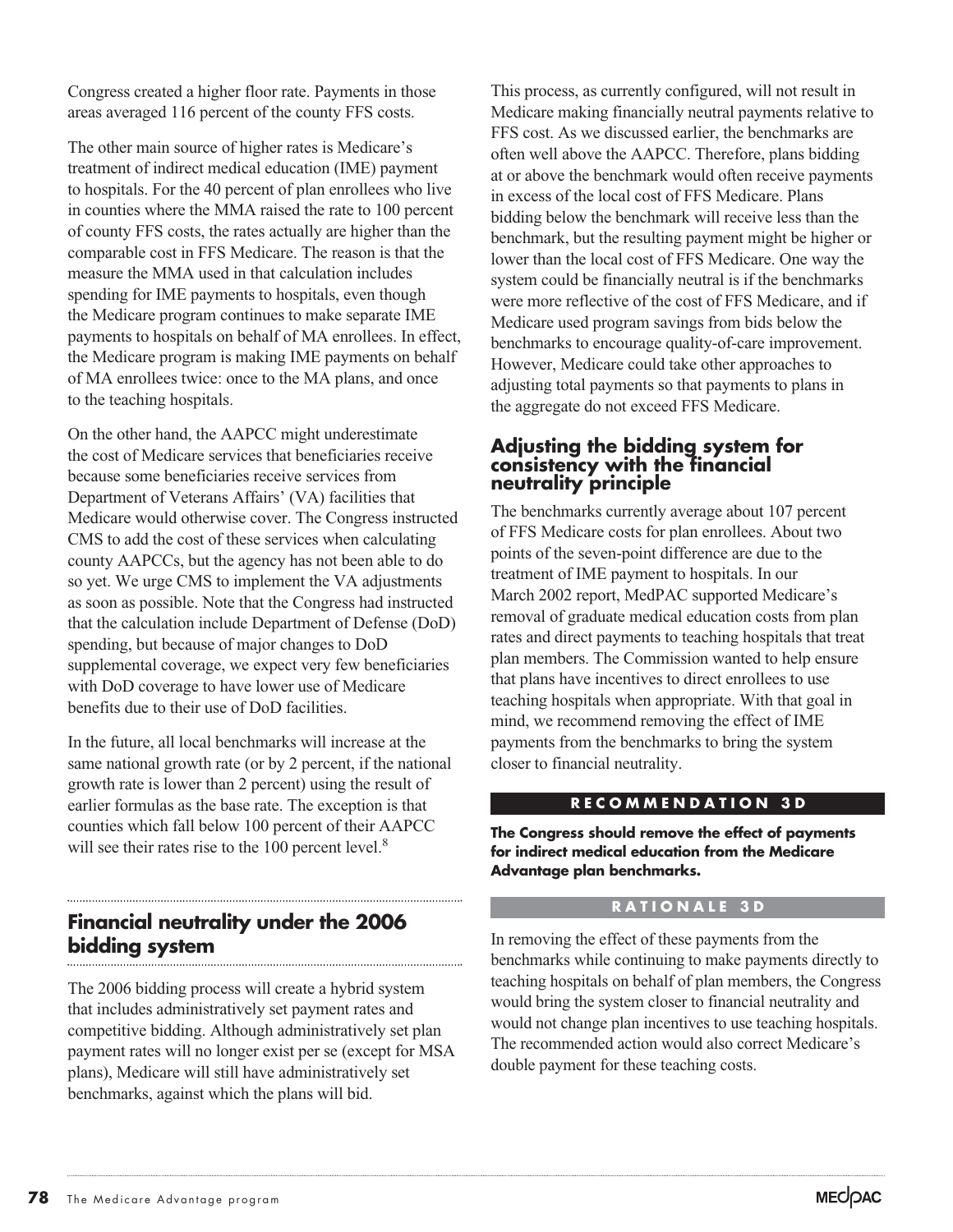# **IMPLICATIONS 3D**

# **Spending**

This recommendation would decrease Medicare spending relative to current law by \$200 million to \$600 million over one year and would decrease spending by \$1 billion to \$5 billion over five years.

### **Beneficiaries and plans**

This recommendation would lower payments to plans in some areas. This result, in turn, may cause some plans to reduce their level of participation in the MA program—and thus reduce plan choice for some beneficiaries. Plan incentives to use teaching hospitals would not change.

# **Reaching financial neutrality under the current system**

The Commission has previously recommended that Medicare set plan payment rates at 100 percent of local FFS costs. In 2006, a parallel recommendation might be to set the benchmarks against which plans will bid at 100 percent of local FFS Medicare costs, to ensure that the Medicare program does not pay MA plans more than the cost of covering the same beneficiaries under FFS Medicare. However, even this parallel recommendation would not result in financial neutrality because under the new bidding system, plans have the incentive to bid lower than the benchmark—with Medicare keeping part of the savings. Thus, the payment system would not be financially neutral because Medicare would pay (to plans that bid less than the benchmark) less than the county FFS rate. MedPAC has also recommended that payment policy provide stronger incentives for plans to improve the quality of care that they provide to Medicare beneficiaries (MedPAC 2004a). One solution would be to set benchmarks at 100 percent of FFS costs in each area and return any Medicare savings from bids below the benchmarks to the plans. Medicare would return the savings in the form of pay-for-performance payments based on quality measures.

However, financial neutrality is just one goal of payment policy. The Commission recognizes that the Congress may not achieve its wish of attracting plans to more areas of the country if it immediately begins reducing benchmarks in many areas. Also, the MA bidding process is just beginning, and MedPAC does not want to derail the system with sharp changes in expected payment rates. Moreover, the bidding process might produce instructive

results. Perhaps CMS could adjust benchmarks in response to the level of bidding in such a way that benchmarks would be at 100 percent of FFS costs, on average. As long as the result appears stable, Medicare could maintain overall financial neutrality and fund performance payments with the savings relative to FFS costs. Under either scenario, if the bids are substantially lower than FFS costs, the Commission may suggest that some of the savings should fund a quality pool and the rest should return to the Treasury.

The following recommendation strives to achieve financial neutrality and improve quality through two steps:

- *Step 1: Set the benchmarks to 100 percent of the costs of FFS Medicare, on average.* One way the Congress can accomplish this part of the recommendation would be to set the benchmarks for each payment area equal to the costs of FFS Medicare in the area. However, it is possible to use other formulations or adjustments so that benchmarks increase in areas that have trouble attracting plans and decrease in areas where plans are able to bid below the benchmarks, while keeping the average benchmark at 100 percent of FFS cost.
- *Step 2: Reward quality by redistributing savings from bids below the benchmarks back to the plans in the form of pay-for-performance payments.*  When a plan bids below the benchmark, the plan would receive its bid and retain 75 percent of the difference to rebate to its enrollees. Medicare would place the remaining 25 percent of the savings in a quality pool and redistribute it to plans as a reward for high or improving measures of quality performance. (The Commission also continues to support placing 1 to 2 percent of base MA payments into a quality pool, so that the savings contributions to the pool would be in addition to the initial 1 to 2 percent.)

#### **RECOMMENDATION 3E**

**The Congress should set the benchmarks that CMS uses to evaluate Medicare Advantage plan bids at 100 percent of the fee-for-service costs.** 

**At the same time, the Congress should also redirect Medicare's share of savings from bids below the benchmarks to a fund that would redistribute the savings back to Medicare Advantage plans based on quality measures.**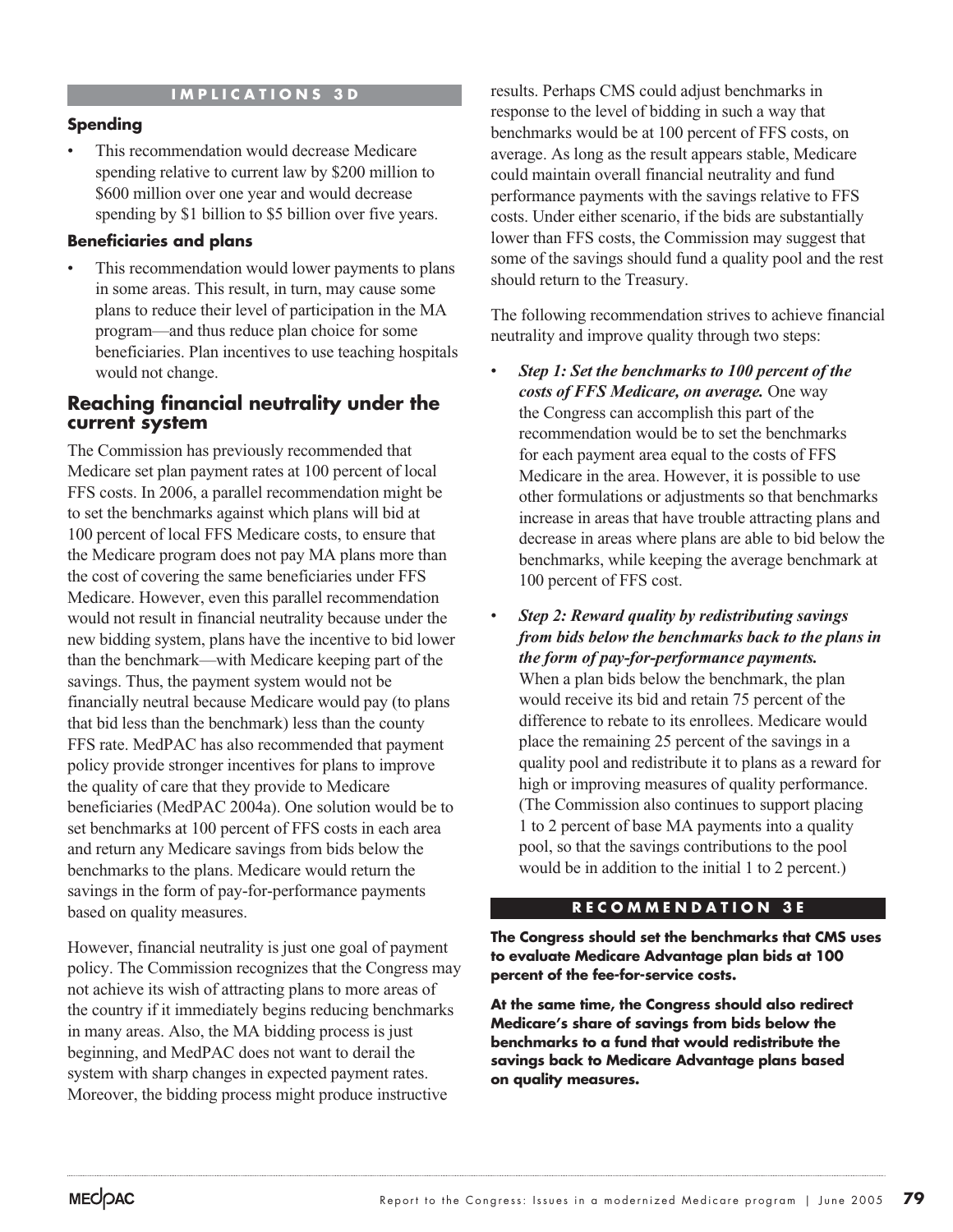### **RATIONALE 3E**

On average, the Medicare program would pay the same amount for a beneficiary's enrollment in an MA plan as Medicare would expect to pay to cover the beneficiary in FFS Medicare. Plans would also have increased incentive to improve their quality scores in order to receive these quality incentive payments.

#### **IMPLICATIONS 3E**

#### **Spending**

If fully implemented for 2006, this recommendation would decrease Medicare spending by more than \$1.5 billion over one year and by more than \$10 billion over five years, relative to current law. More gradual implementation would decrease savings.

### **Beneficiaries and plans:**

- This recommendation would decrease the average payment to MA plans, but some plans may receive higher payments through pay-for-performance payments.
- It is likely that some plans would choose not to participate in some areas, thus leaving some beneficiaries with fewer choices.
- Plans would have greater incentives to improve quality, which could then lead to better quality of care for beneficiaries.

### **Concerns about hold-harmless modifications to payments under risk adjustment**

Beginning in 2004, CMS has been transitioning from risk adjusting plan payments based on a demographic model to adjusting payments based on a health-risk model (see Chapter 2 for details on the models). For 2004, 2005, and 2006, CMS estimated that aggregate plan payments adjusted with the health risk model would be lower than payments adjusted with the demographic model. CMS is applying proportional increases to county payment rates so that in aggregate, total plan payments are held harmless for the effect of switching from the demographic model to the health-risk model. The net effect of this policy is that aggregate payments to MA plans are equal to what they would be if CMS adjusted 100 percent of payments using the demographic system, although payments to individual plans will still vary based on their specific risk scores.

The President's most recent budget proposal includes a phase-out of this hold-harmless policy from 2007 to 2010.

The effect of the phase-out would be to increase riskadjusted payments by progressively smaller proportions from 2007 through 2010, and to completely eliminate the policy in 2011. Despite the phase-out, this policy increases payments above levels assumed by the Administration. The President's proposed budget indicates that under the planned phase-out, federal spending from 2006 through 2010 would be \$8.3 billion above the level that would occur if CMS did not increase MA payments above riskadjusted levels.

Whether CMS continues this policy in full force or phases it out, any policy that increases risk-adjusted payments prevents risk adjustment from addressing risk-profile differences between beneficiaries in the MA and FFS programs. The ultimate effect is that payments for MA enrollees will be systematically higher than payments for those same beneficiaries if they enrolled in FFS Medicare.

MedPAC and its predecessor Commissions have strongly supported CMS's adoption of more accurate risk adjustment as a necessary step toward achieving the goal of financial neutrality. Increasing plan payments (as CMS has done) to offset the effect of more accurate risk adjustment is inconsistent with the Commission's view on payment equity. However, at this point, the Commission recognizes that payment reductions—resulting from removing the hold-harmless policy immediately—would be steep. In addition, some plans claim that they have not yet fully succeeded in collecting all the diagnostic information that feeds into the health-risk model, because some physicians are not accustomed to reporting it to plans. These plans believe that their payments under the new system do not reflect their enrollees' true health risk. Therefore, the Commission supports putting the Administration's phase-out of the hold-harmless policy contained in the 2006 budget proposal into law.

# **RECOMMENDATION 3F**

**The Congress should put into law the scheduled phase-out of the hold-harmless policy that offsets the impact of risk adjustment on aggregate payments through 2010.**

#### **RATIONALE 3F**

MedPAC and its predecessor Commissions have strongly supported CMS's adoption of more accurate risk adjustment as an important step toward achieving payment equity between the Medicare FFS program and private plans in Medicare. Increasing plan payments to offset the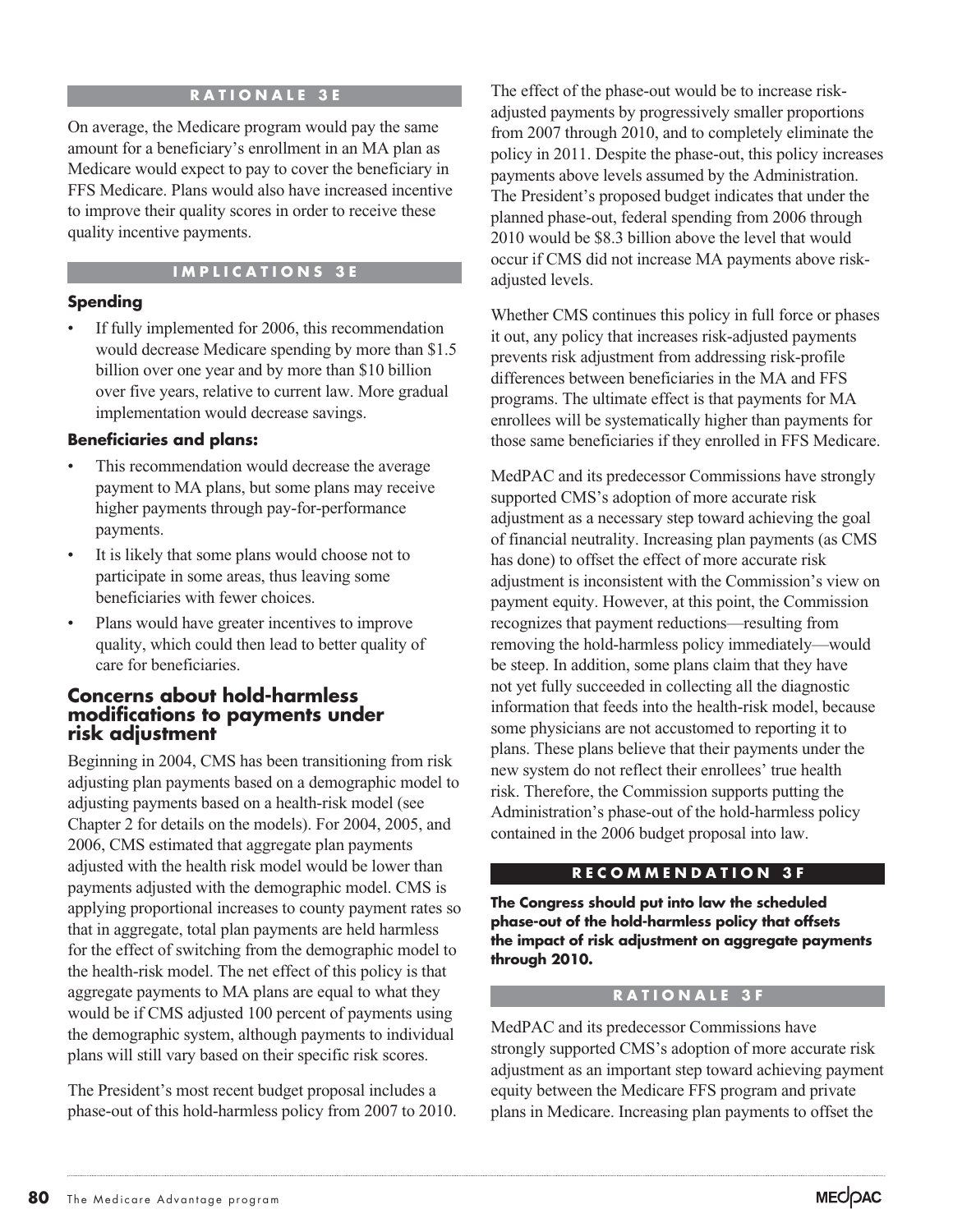effect of more accurate risk adjustment is inconsistent with the Commission's views on payment equity. The President's budget indicates an intended phase-out of this policy from 2007 through 2010, and the Commission supports that schedule.

# **IMPLICATIONS 3F**

# **Spending**

• This recommendation would decrease Medicare spending by more than \$10 billion over five years relative to current law.

#### **Beneficiaries and plans**

• Because the President's budget includes this holdharmless policy, plans are likely to expect the resulting per member payment levels and should not change their offerings to beneficiaries.  $\blacksquare$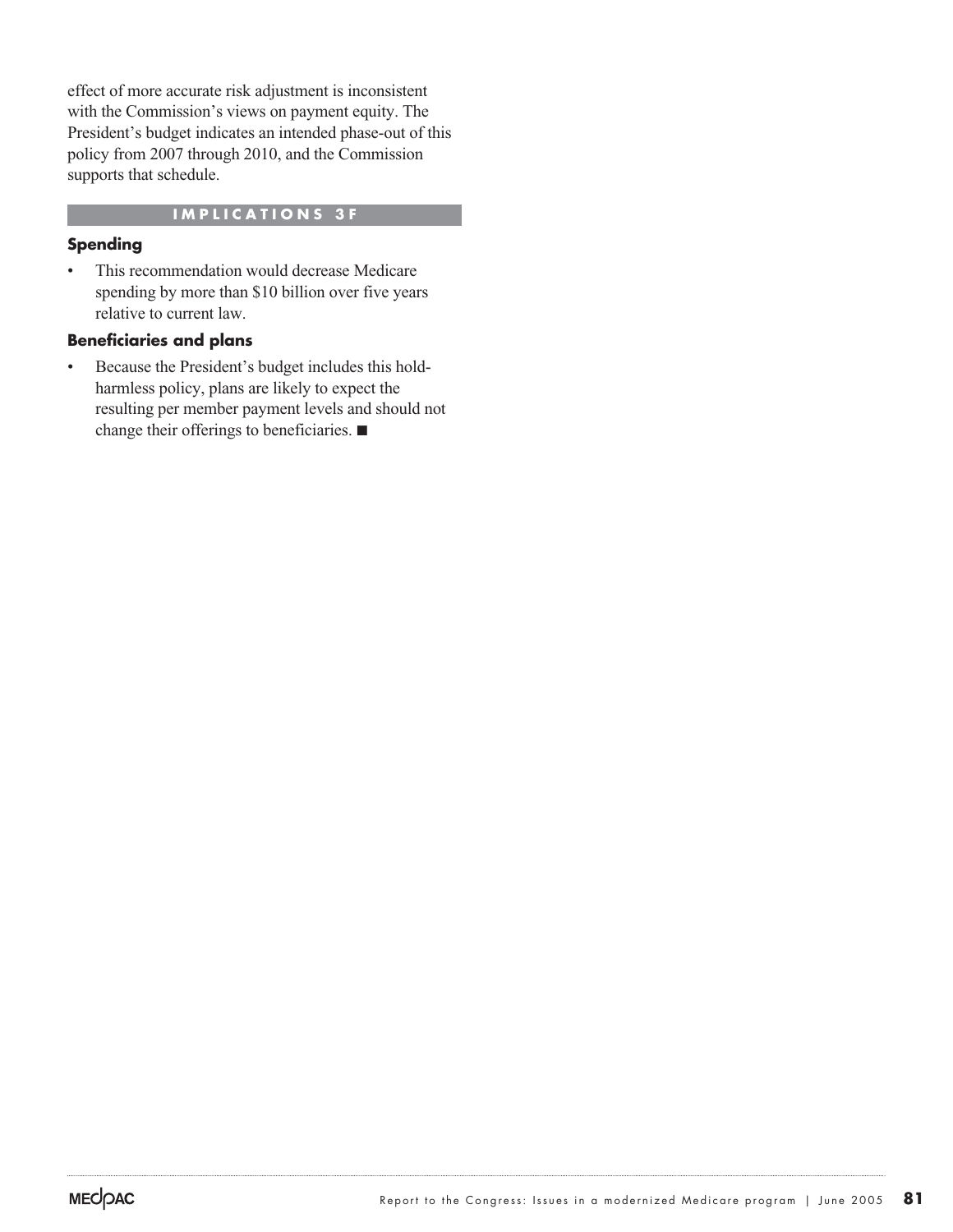# **Endnotes**

- 1 The PFFS program allows private plans to offer Medicare benefits to enrollees without restricting them to a network of providers. PFFS plans reimburse providers using the same payment rates that apply in the traditional Medicare FFS program (MedPAC 2004a).
- 2 Balance billing refers to the practice of making patients pay for any difference between a provider's full charge and a health plan's (in this case, Medicare's) payment.
- 3 The eye exam and kidney screening measures had specification changes in 2003 that required more frequent screening for certain patients. These changes are likely responsible for the observed decreases in the measure rates.
- 4 The health information system requirements for the MA plans are very general: Plans must maintain health information systems that collect, analyze, and integrate data necessary to implement their quality improvement programs; ensure that the information they receive from providers is reliable and complete; and make all collected information available to CMS.
- 5 CMS must rebase the county benchmarks at least every three years. Rebasing will lift those benchmarks that are below the AAPCC to the county AAPCC.
- 6 As discussed earlier, CMS does not provide measures that permit comparison of private MA plans with the FFS Medicare system.
- 7 Medicare uses the adjusted average per capita cost (AAPCC) as its formal measure for setting rates (see Chapter 2 of this report for further discussion of this measure). The AAPCC rate is a risk-adjusted county-level measure and hence directly reflects local per capita spending in the FFS sector.
- 8 As noted earlier (endnote 5), CMS may not compare rates to the AAPCC every year.